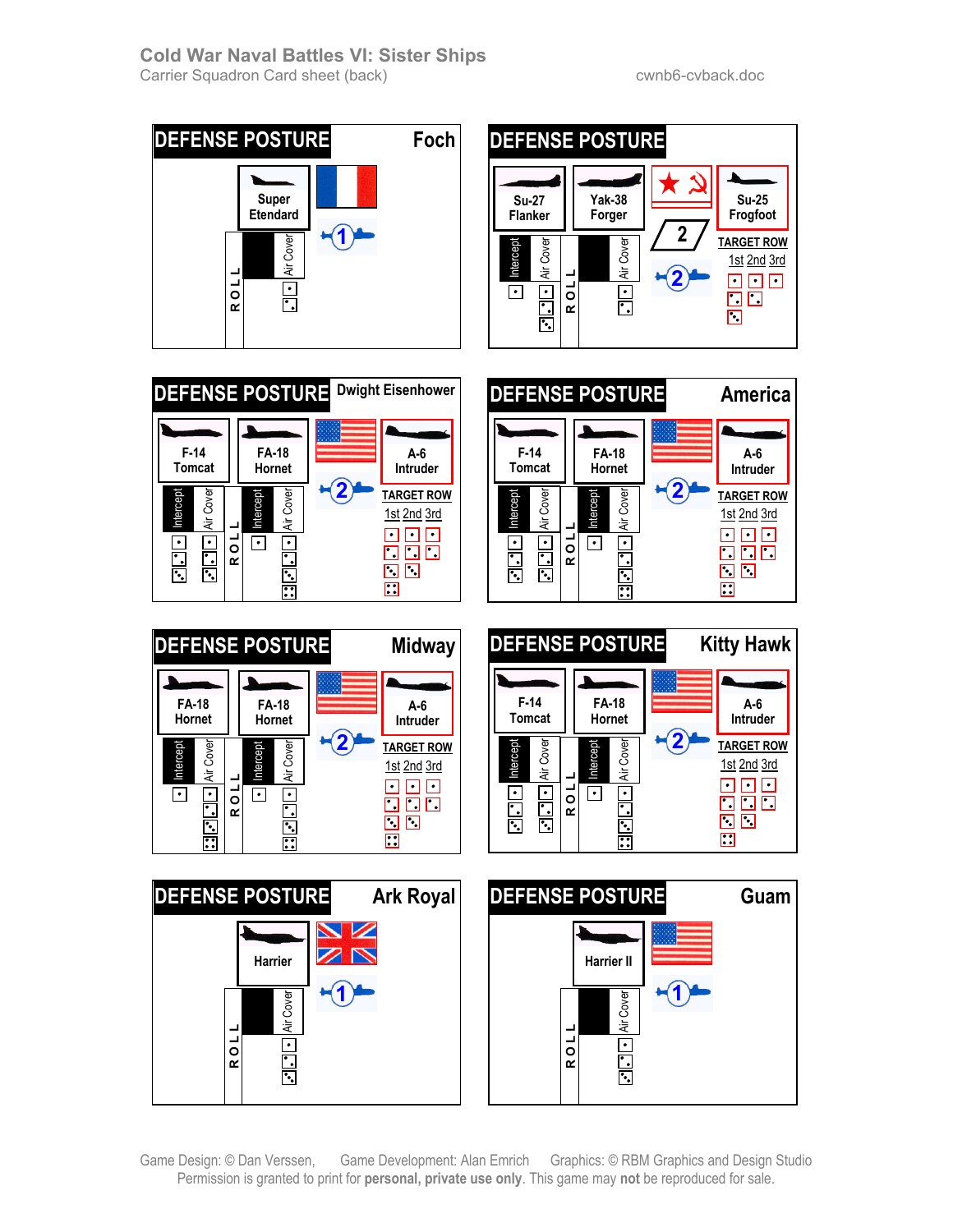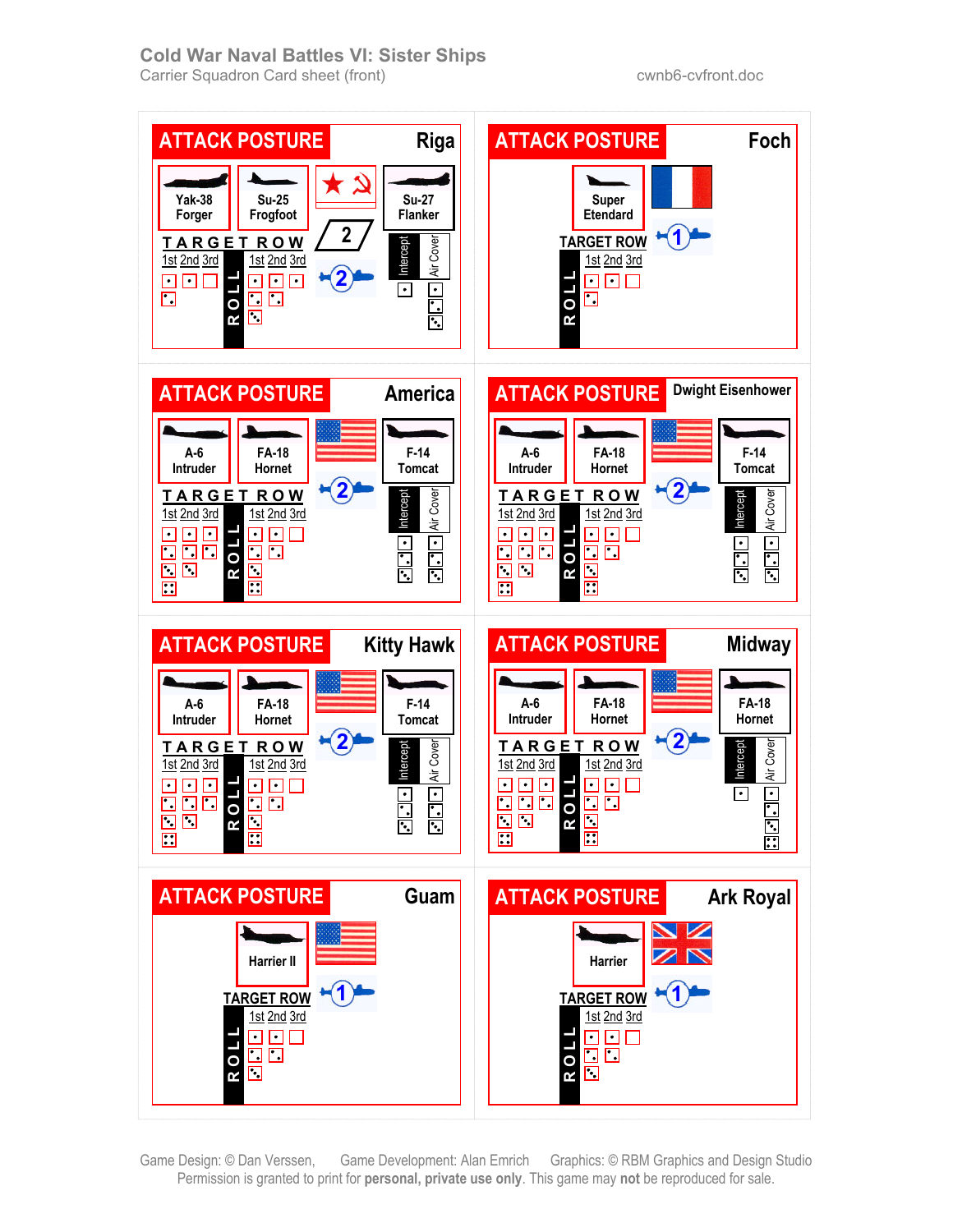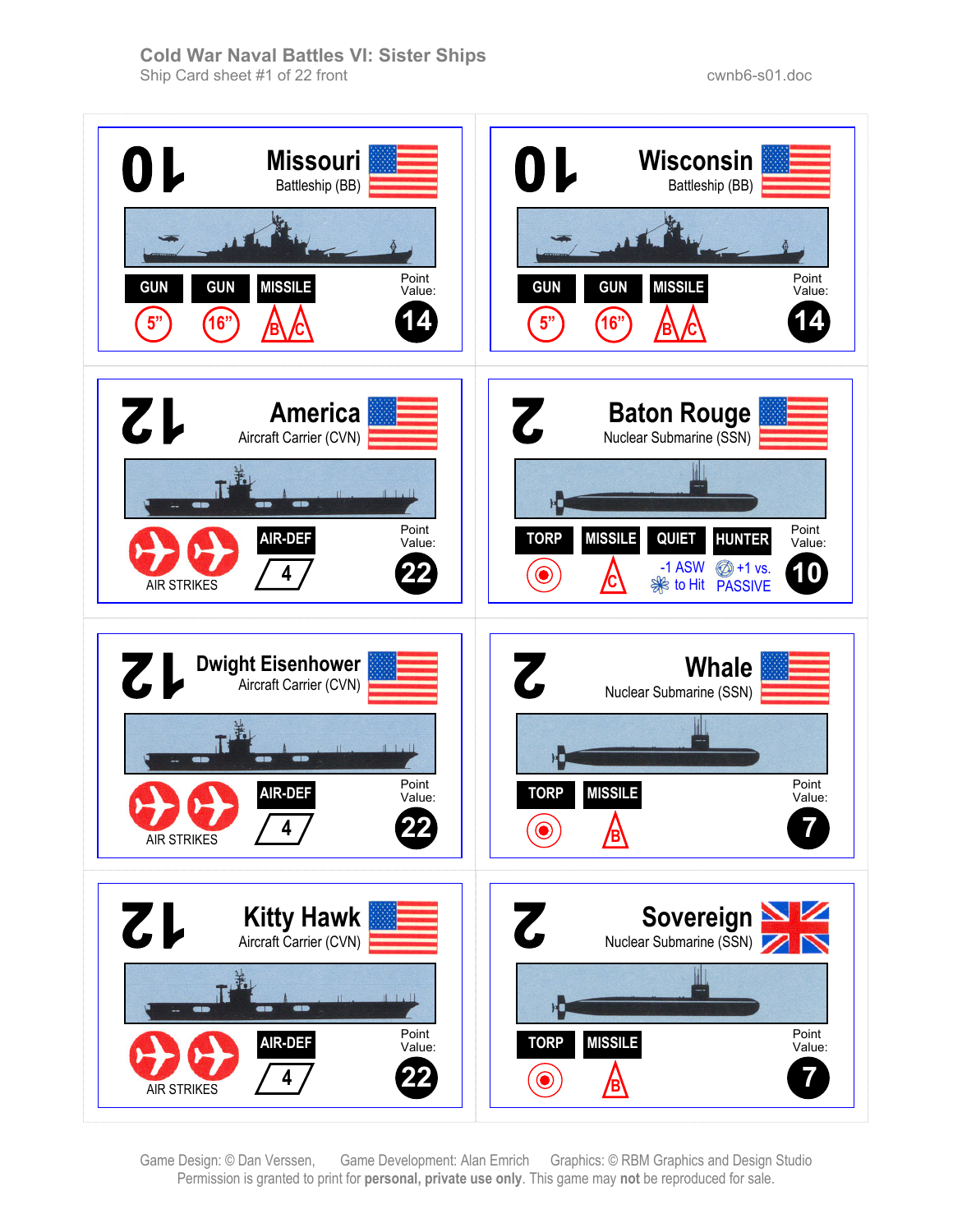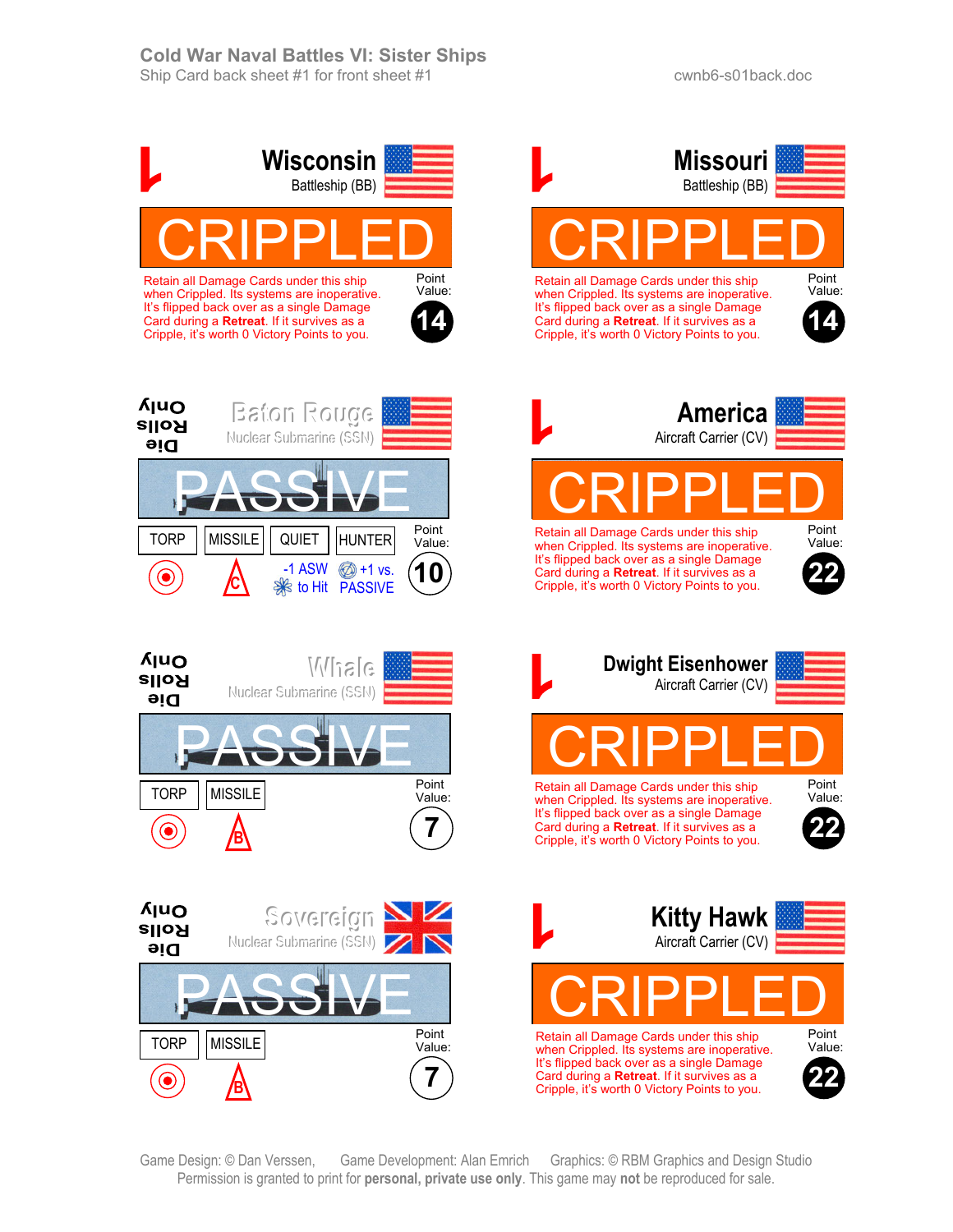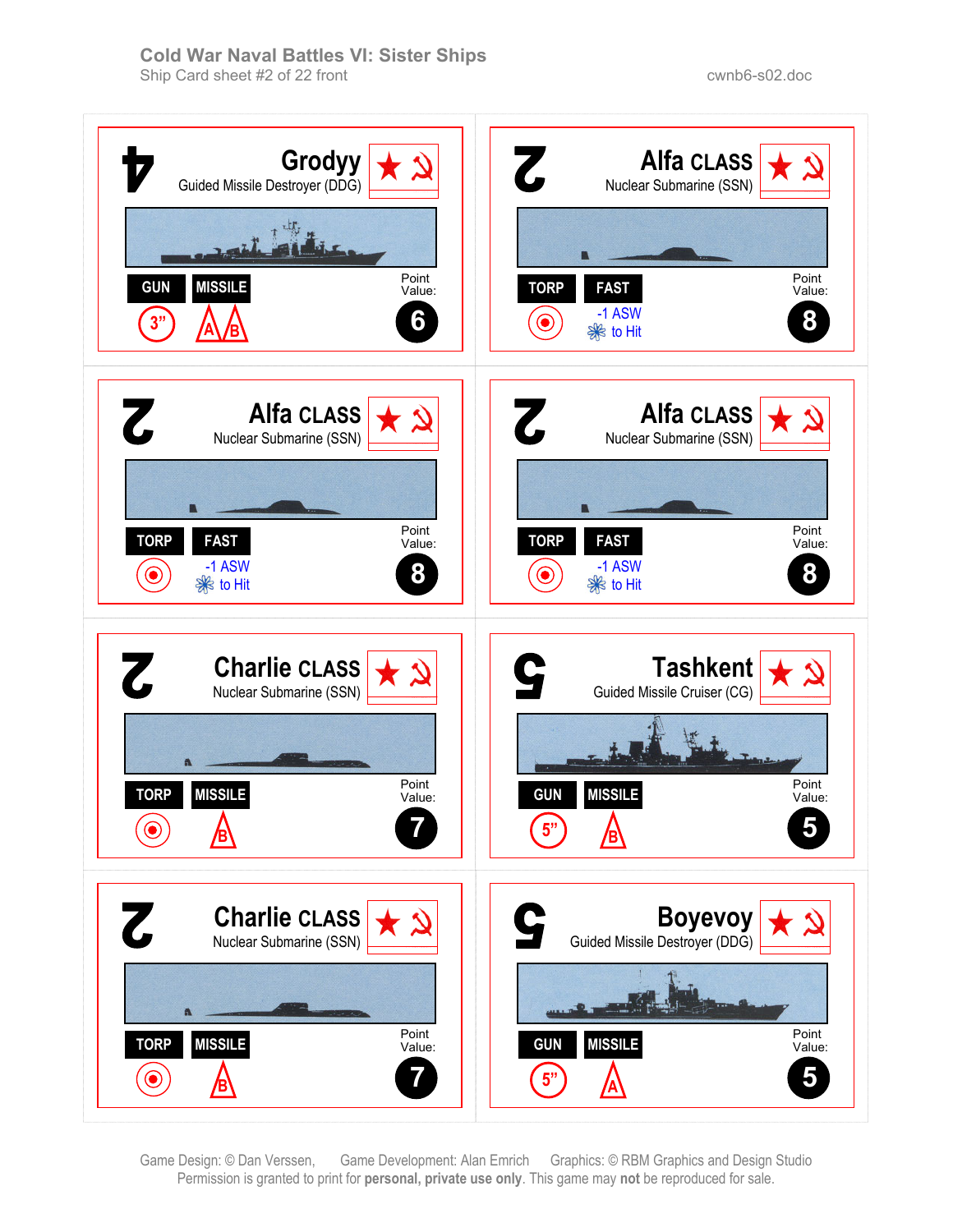













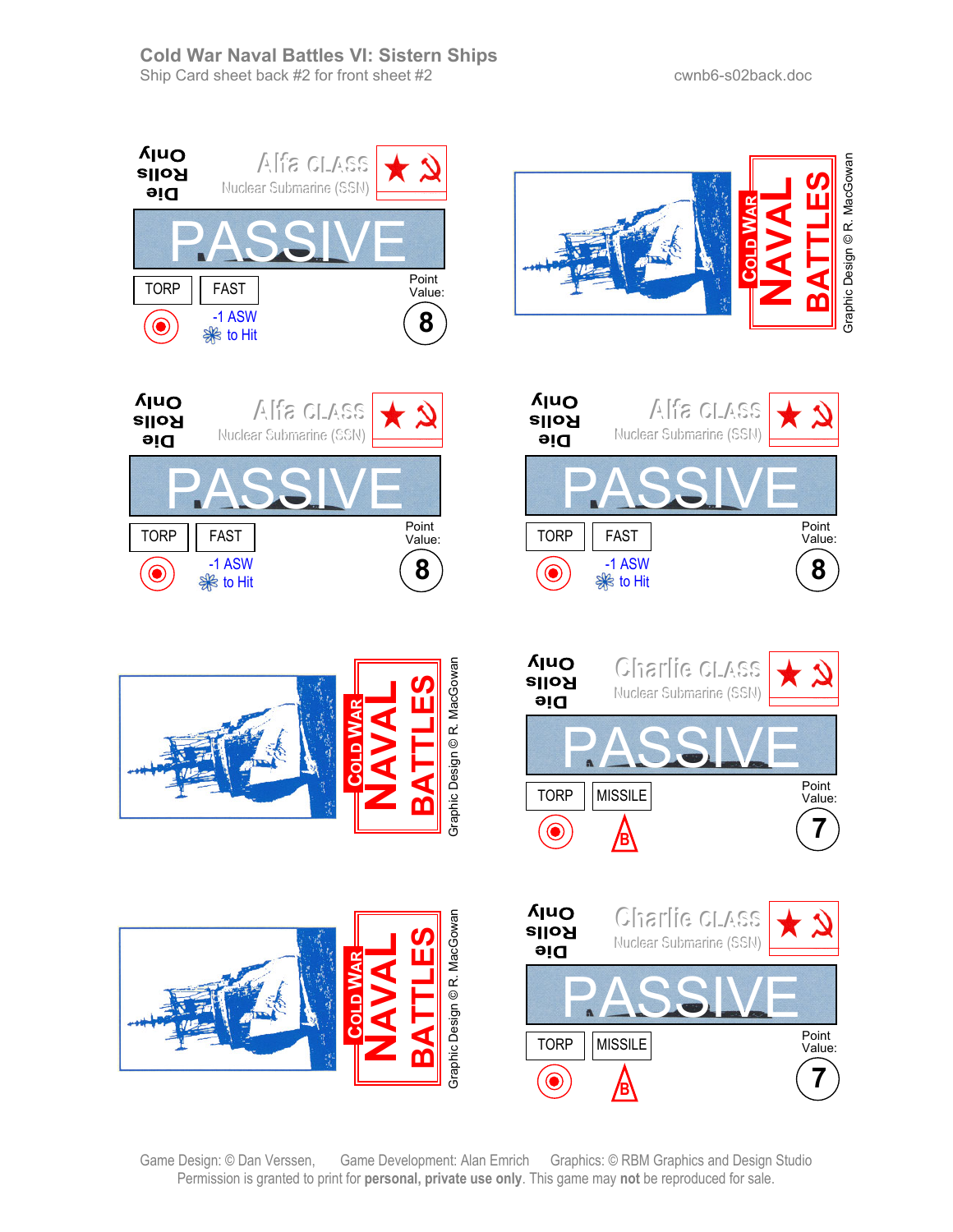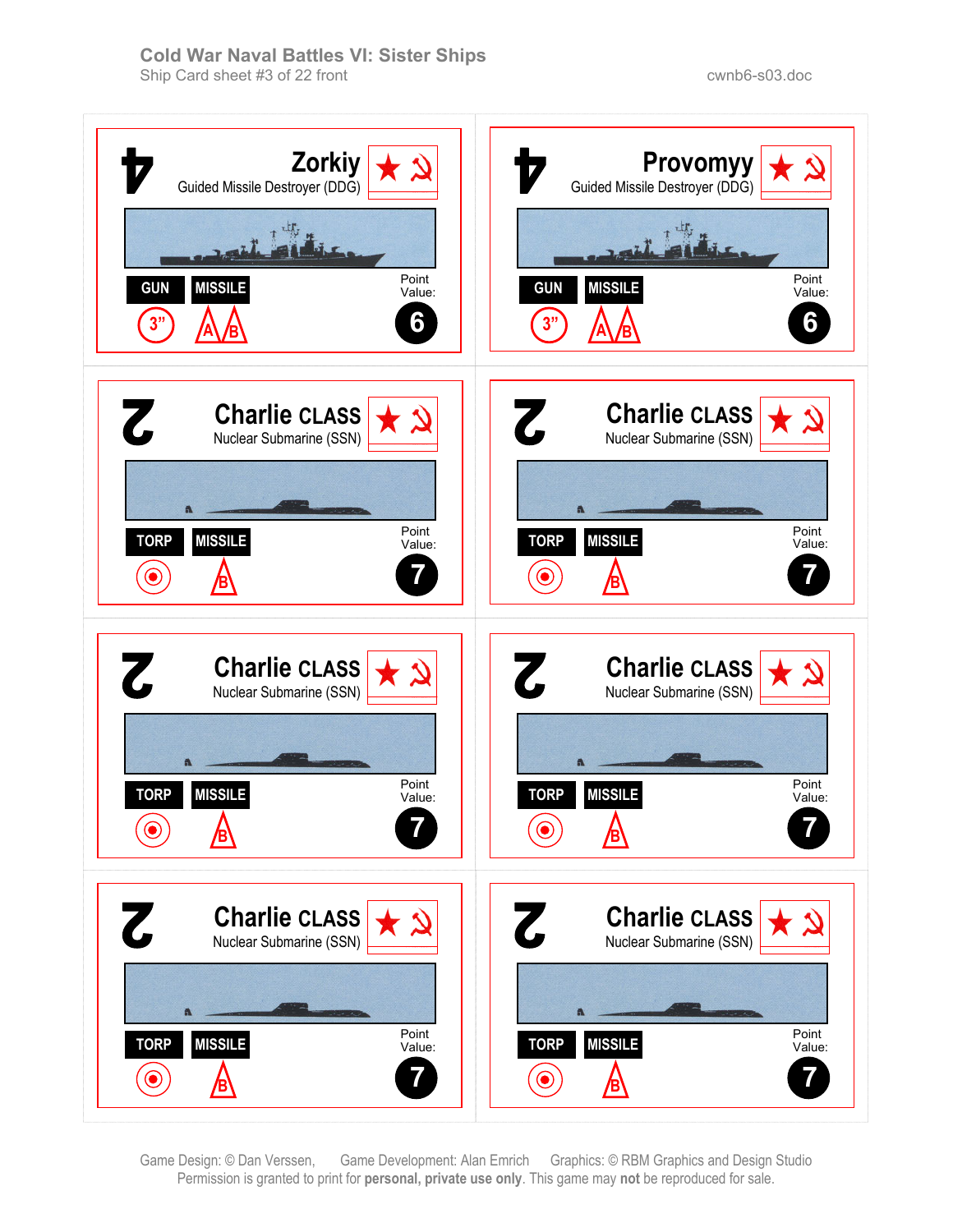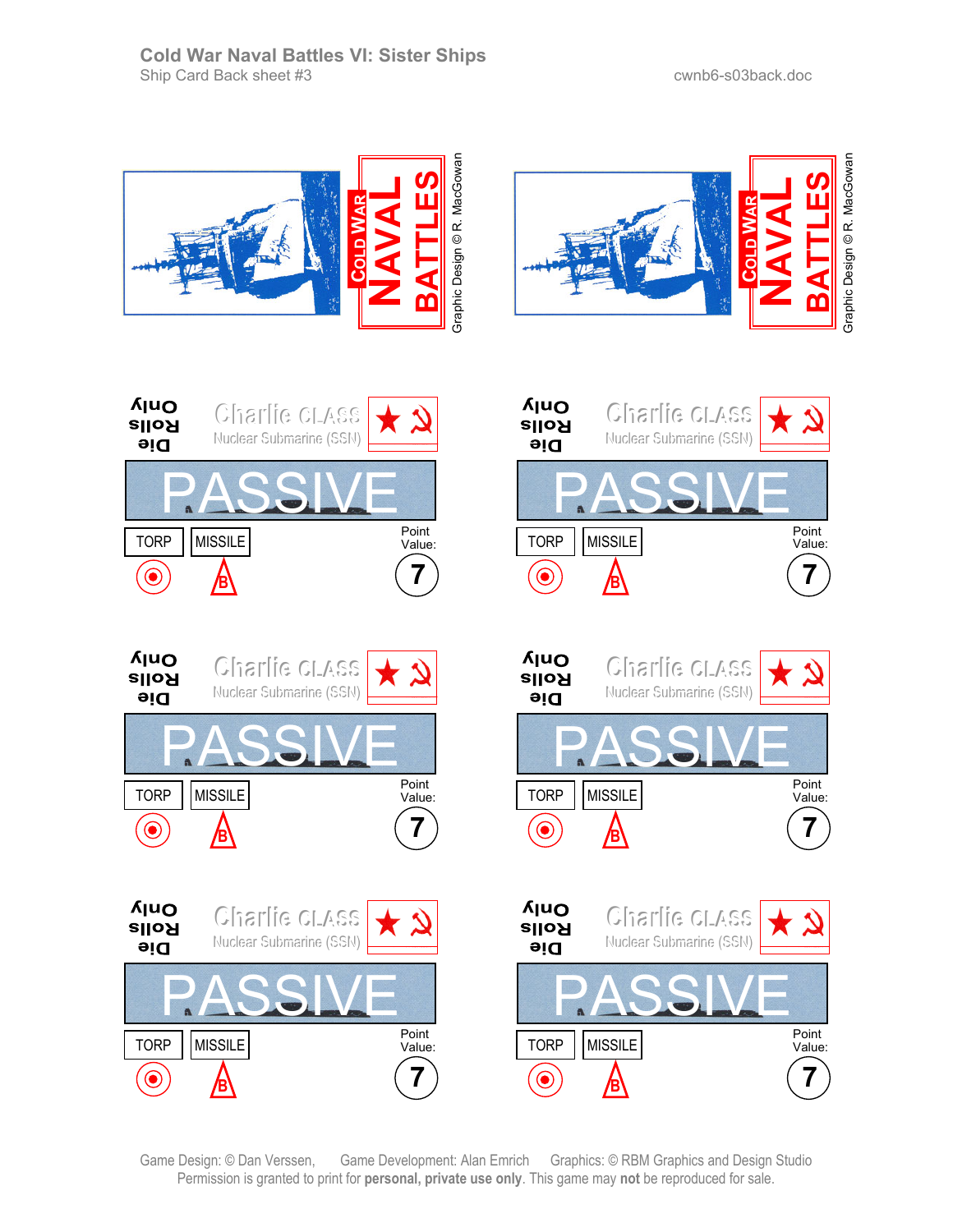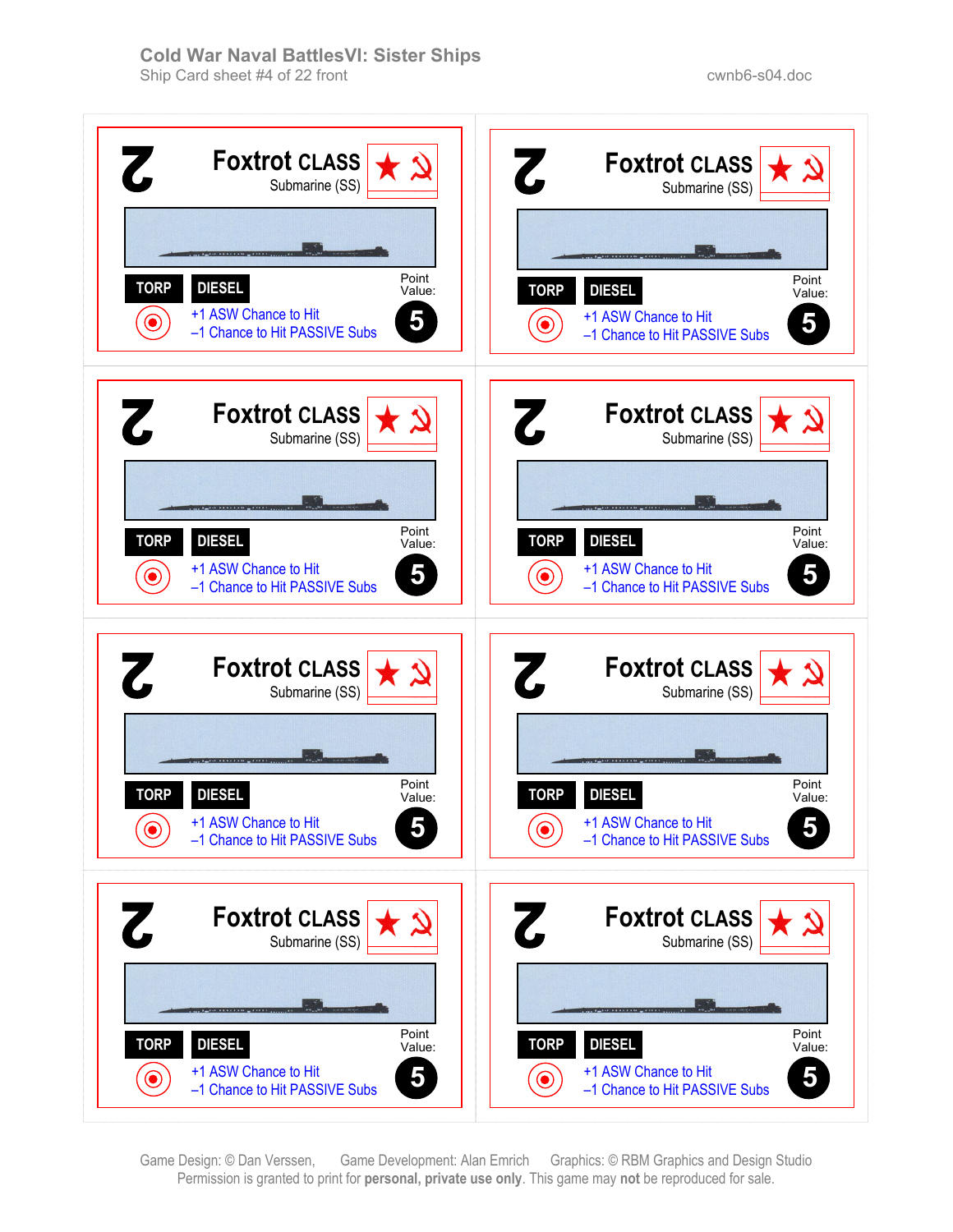Submarine (SS)

Submarine (SS)

Submarine (SS)

Submarine (SS)

**5**

Point Value:

**5**

Point Value:

**5**

Point Value:

**5**

Point Value:

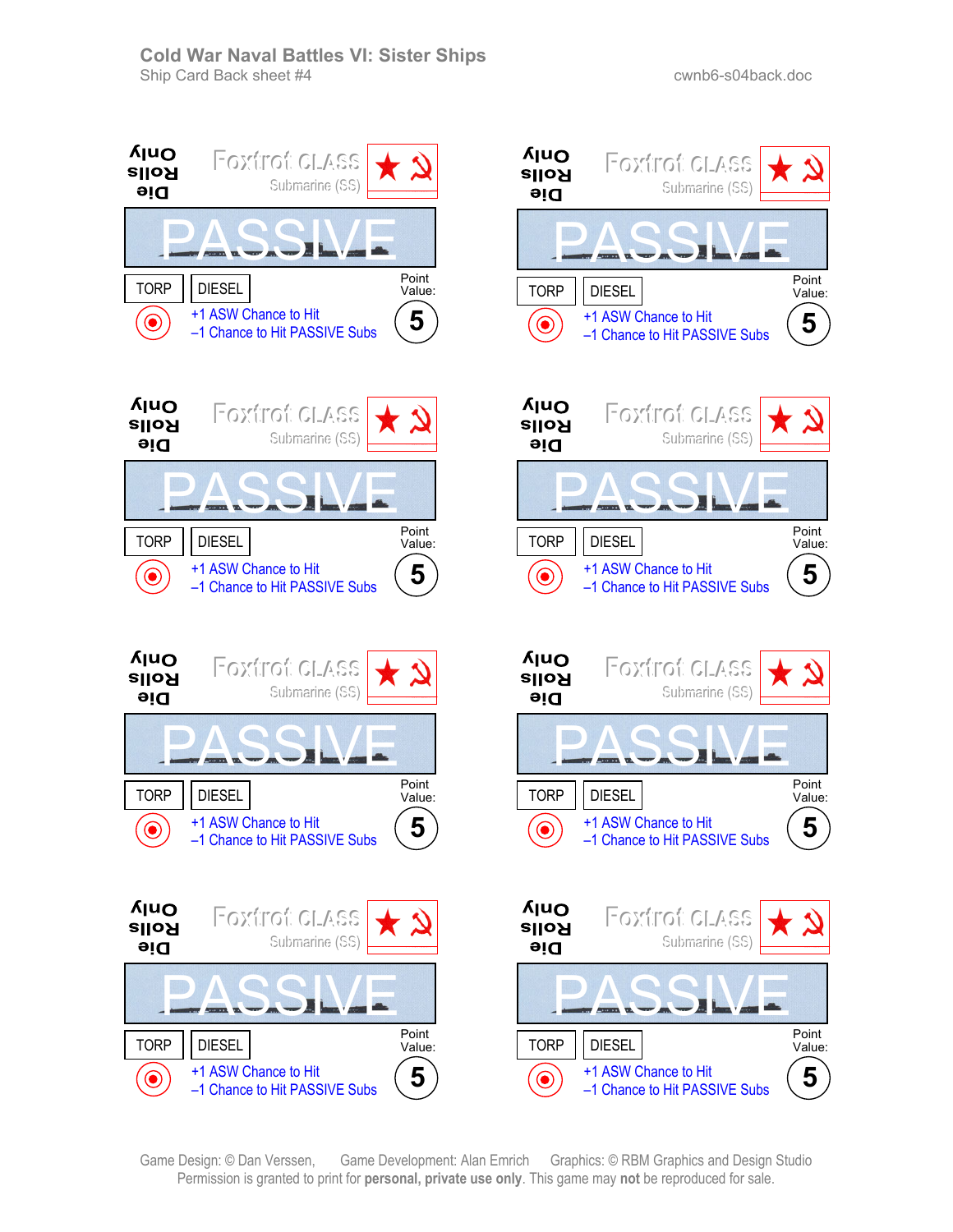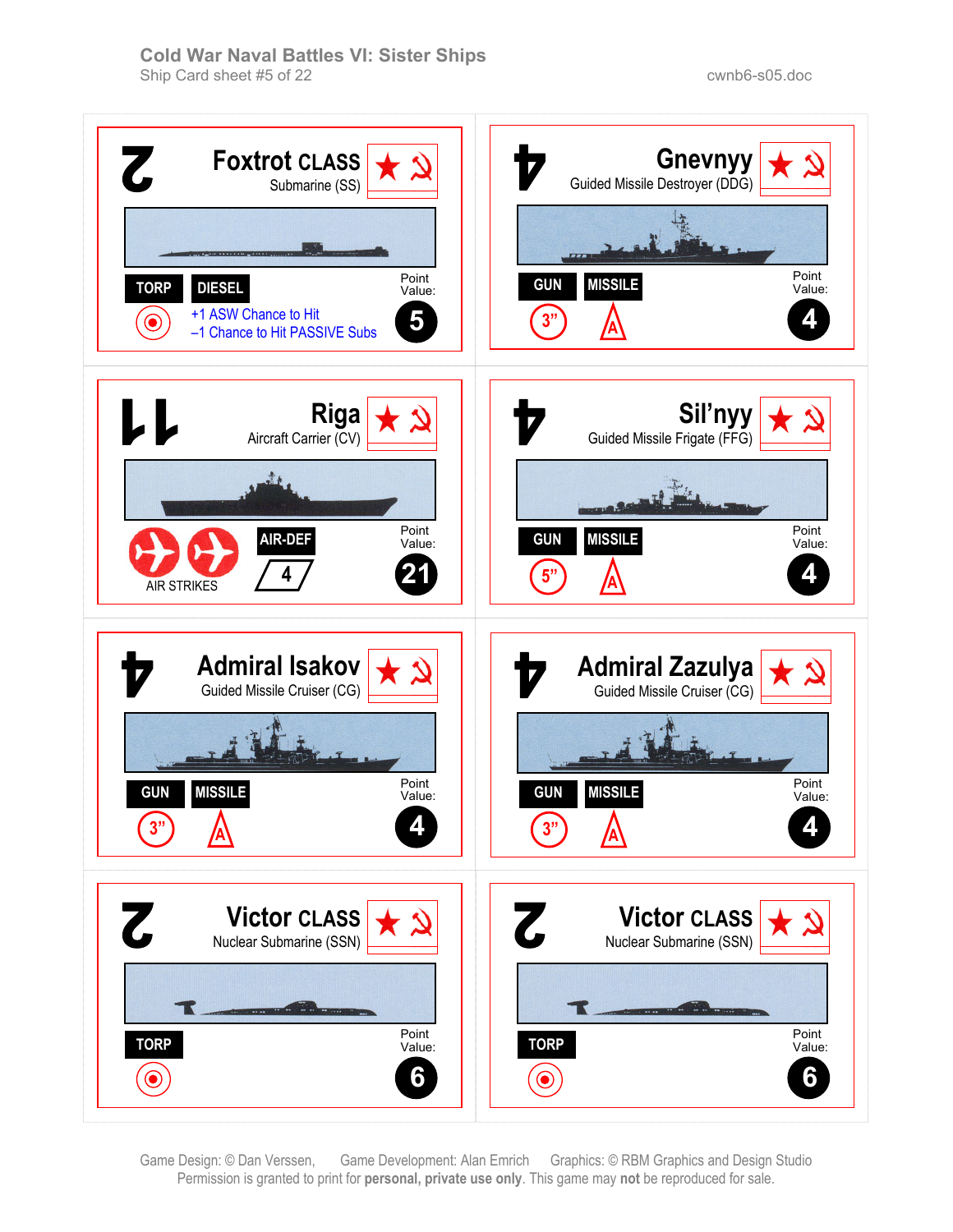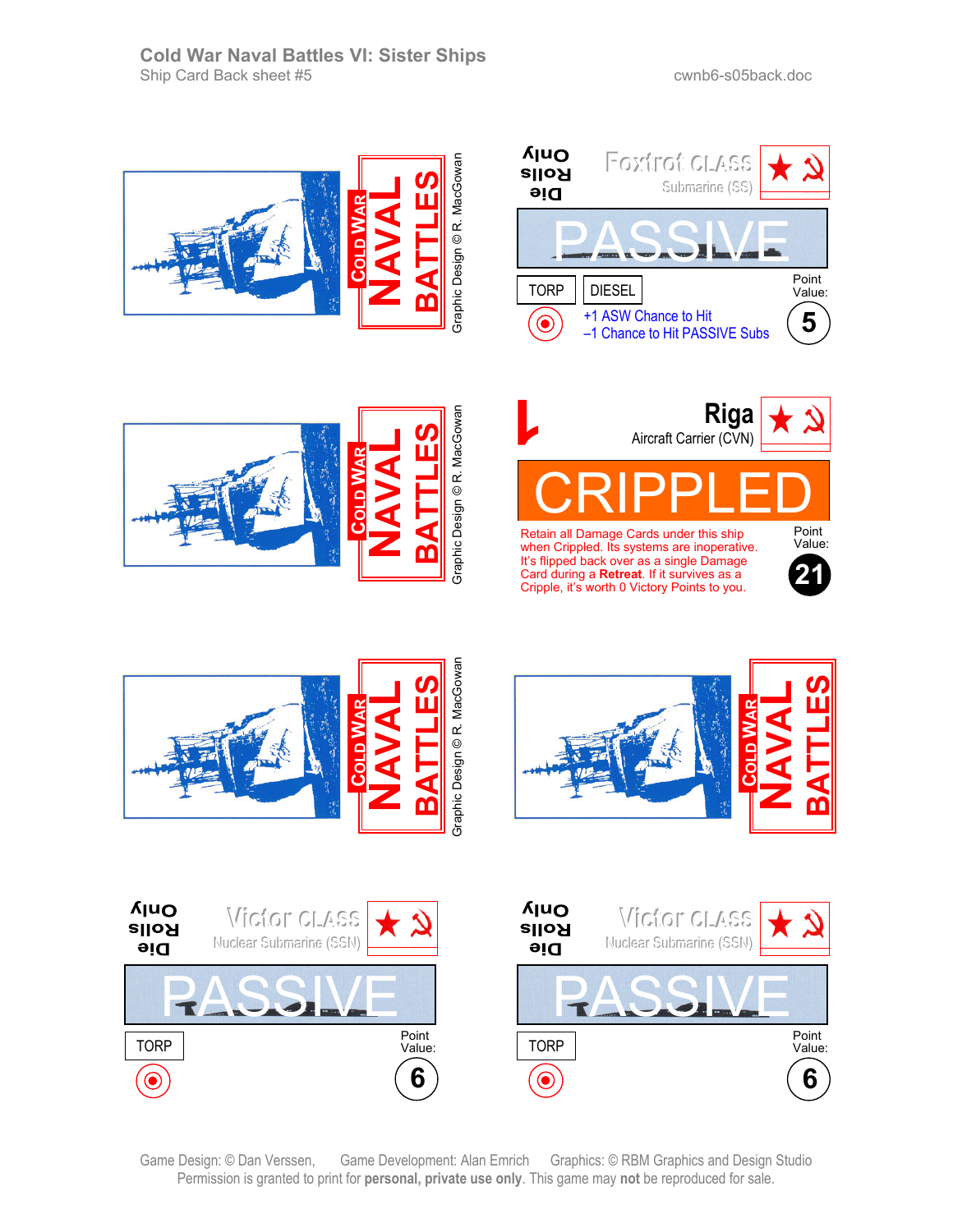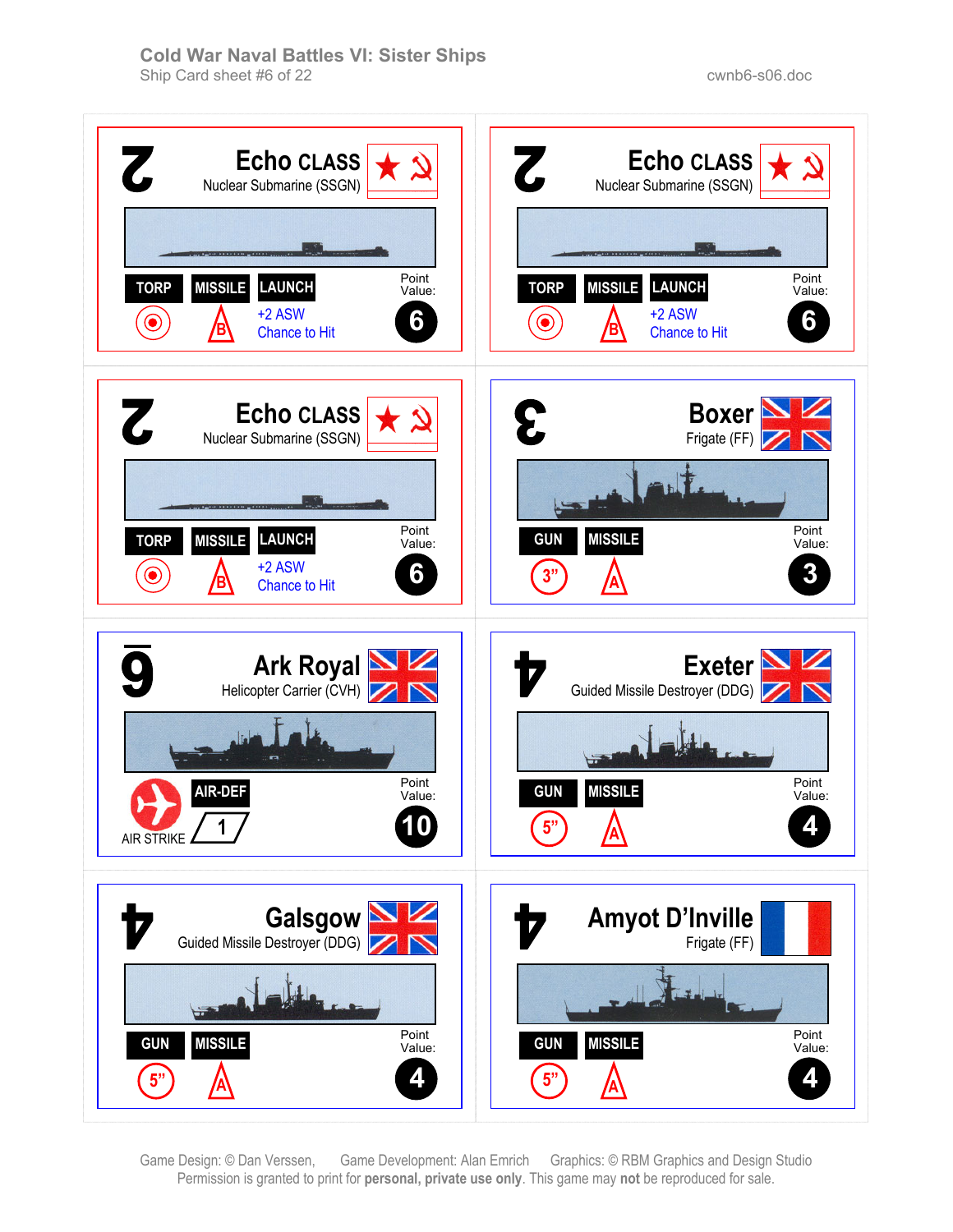**6**

Point Value:

Eclin<sub>c</sub> CLASS

Nuclear Submarine (SSGN)

+2 ASW Chance to Hit

**B**

LAUNCH

R**ASSIM** 













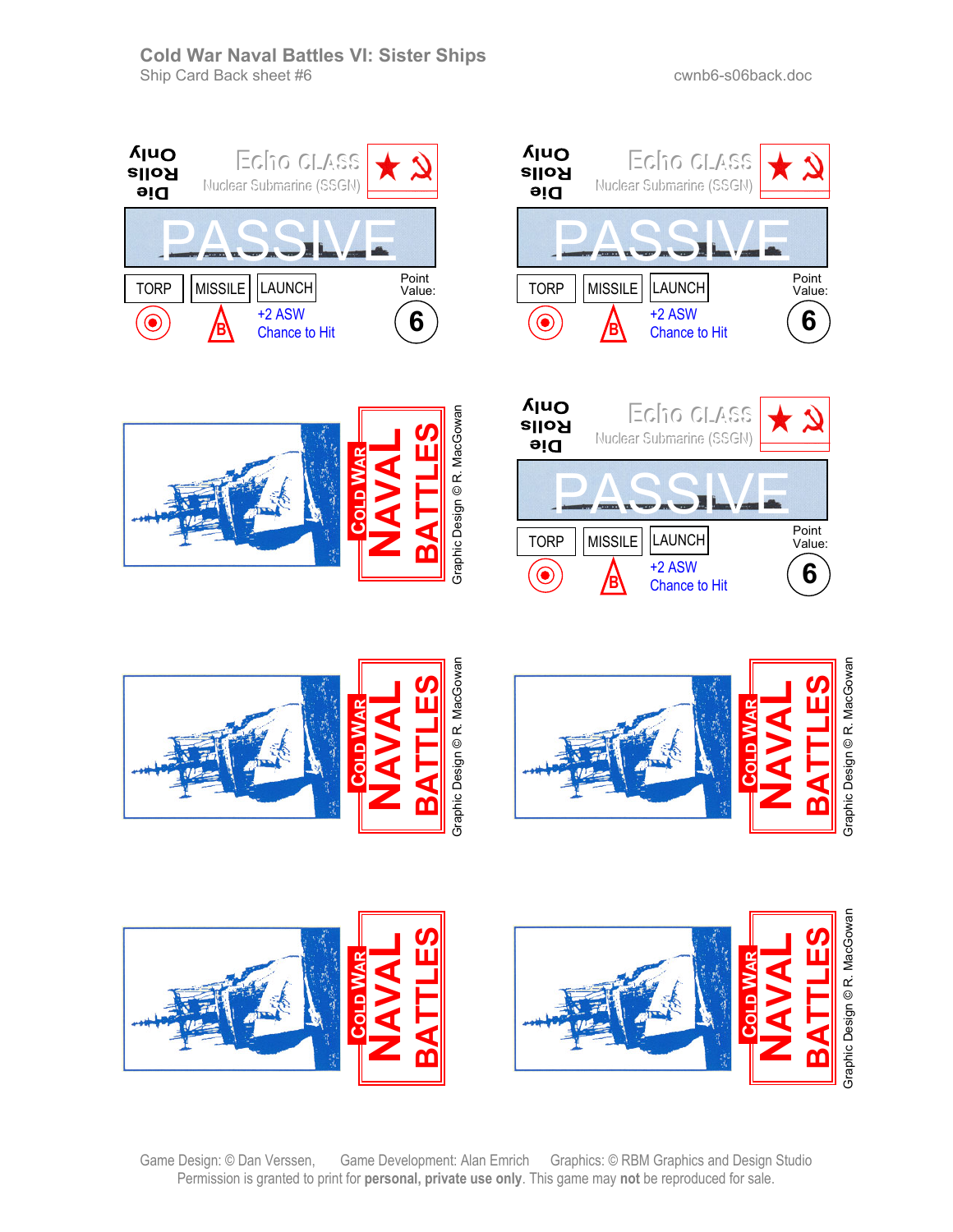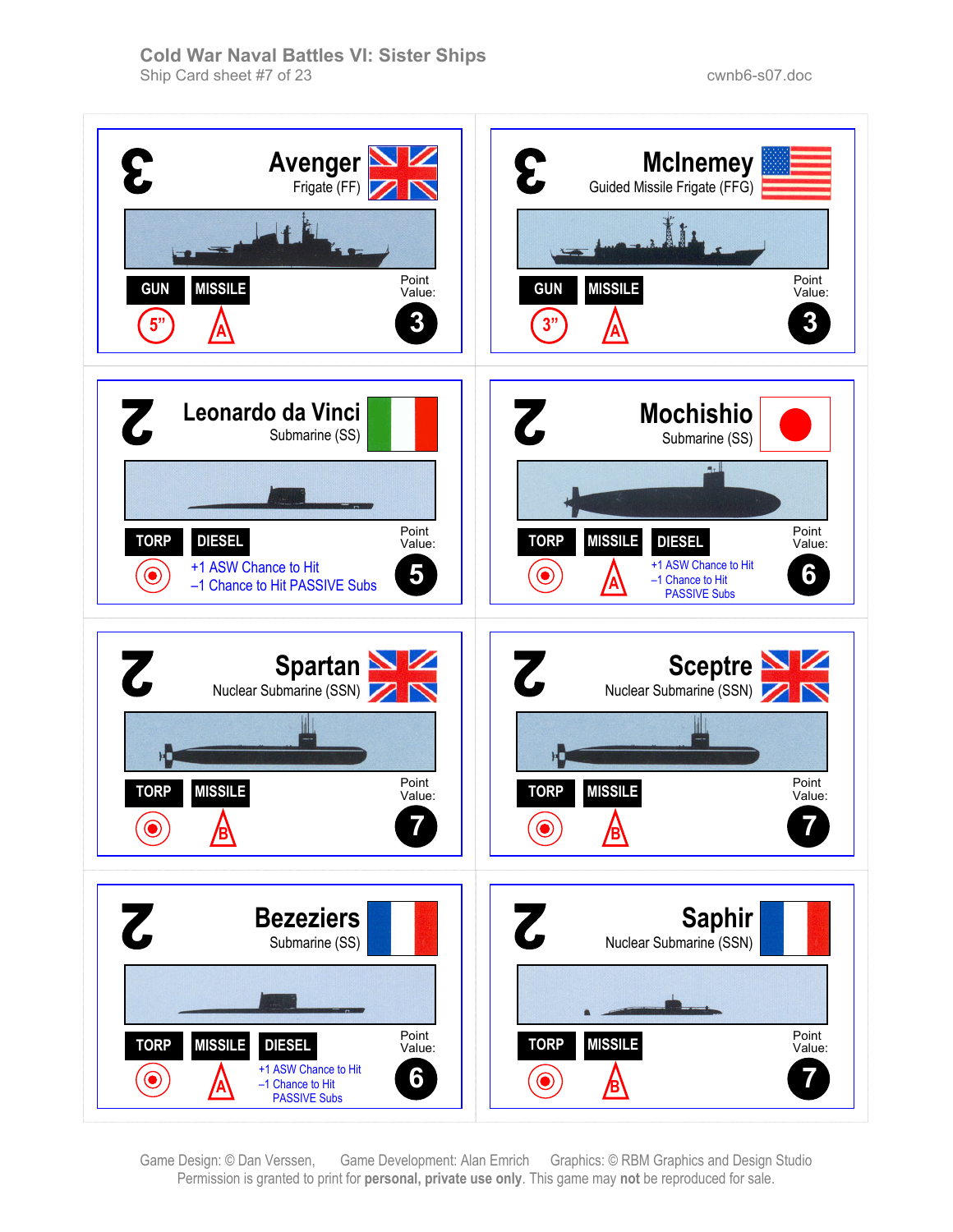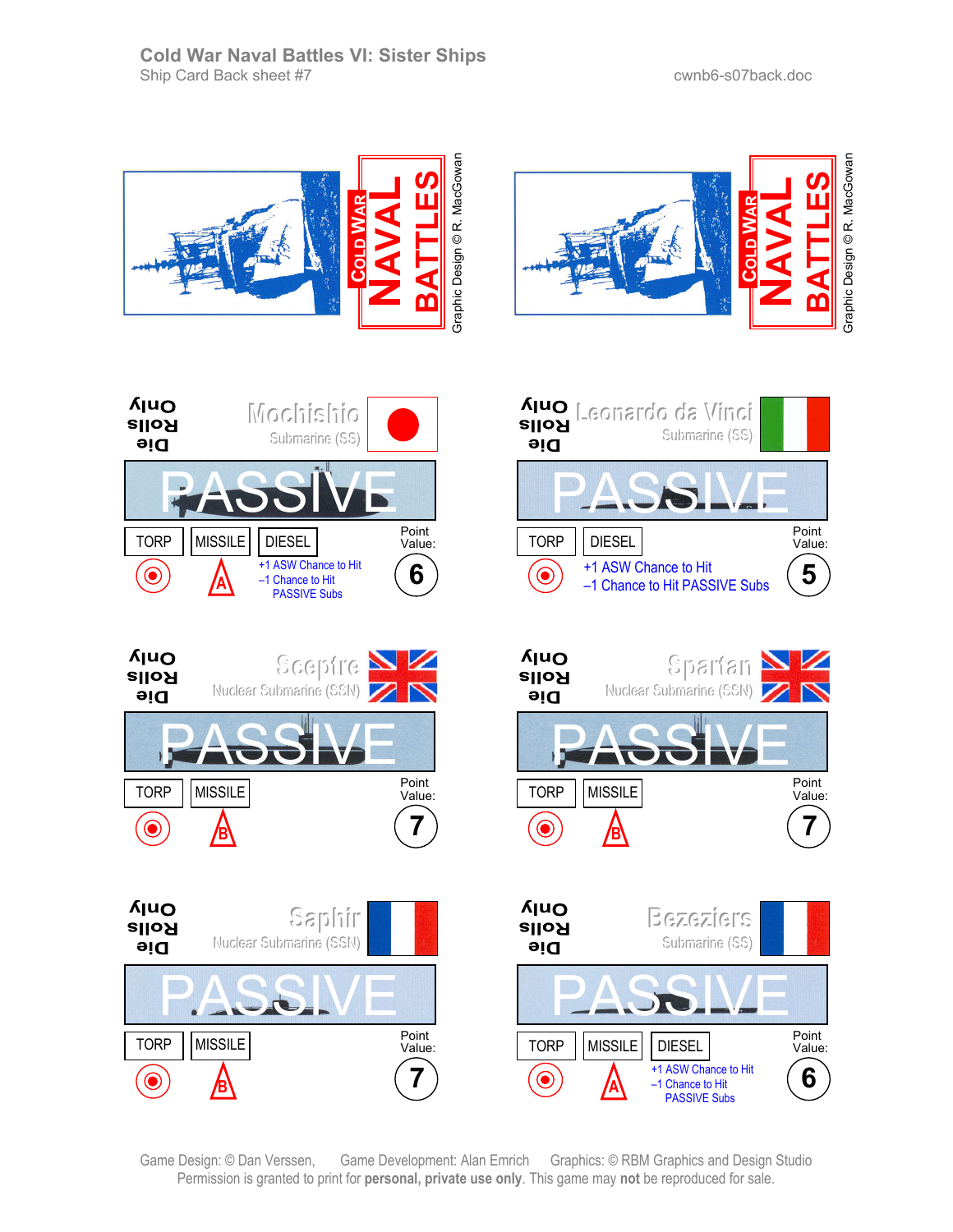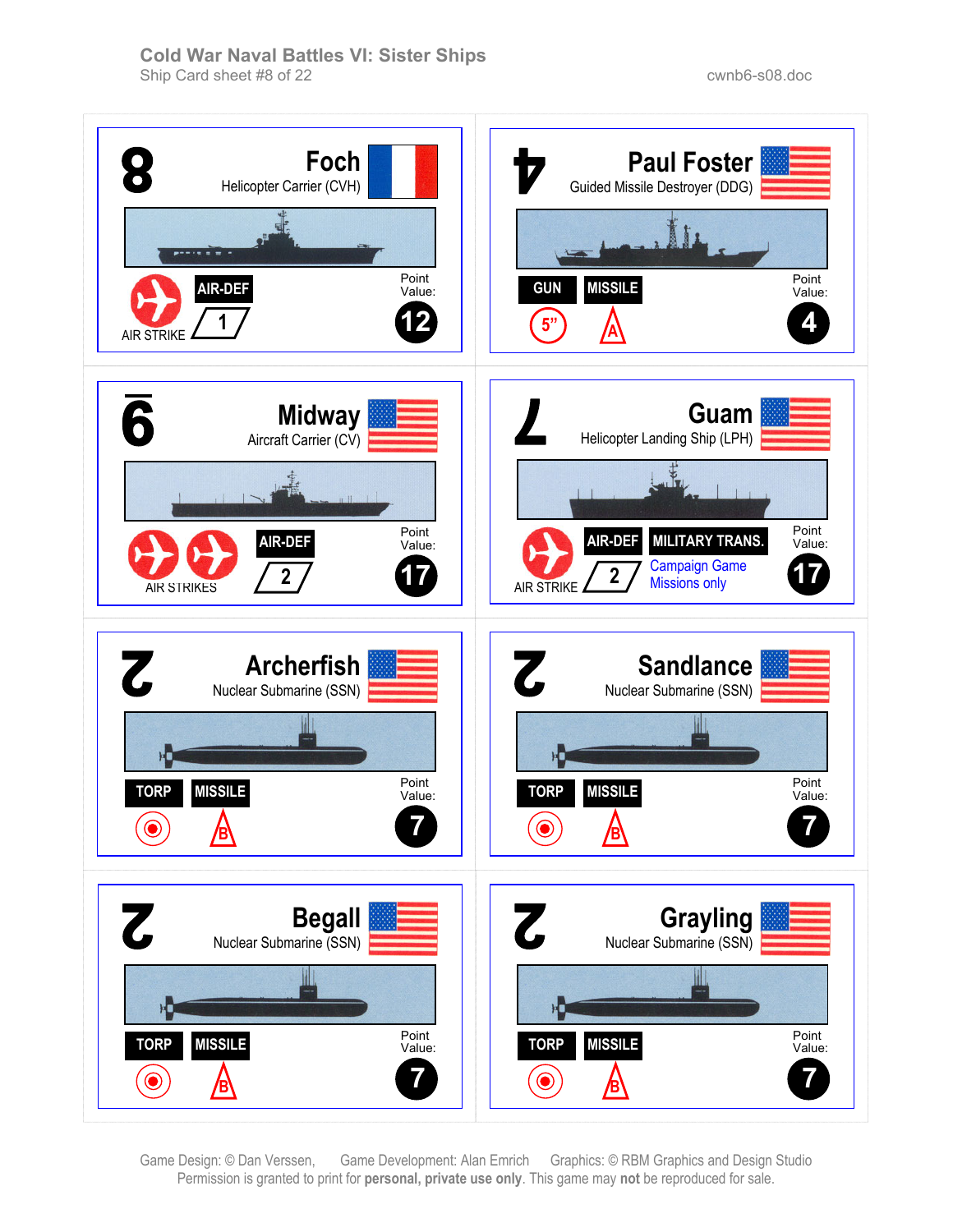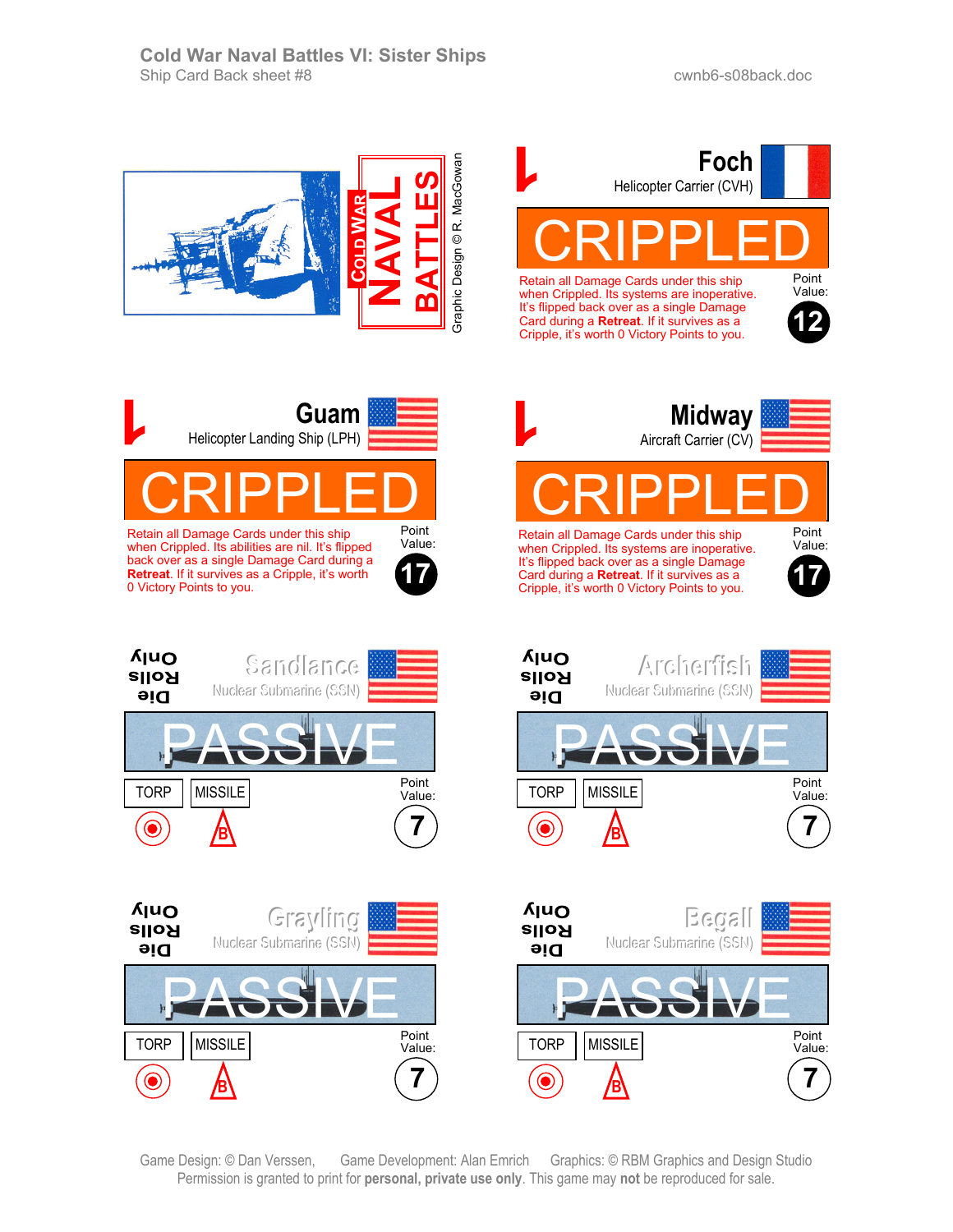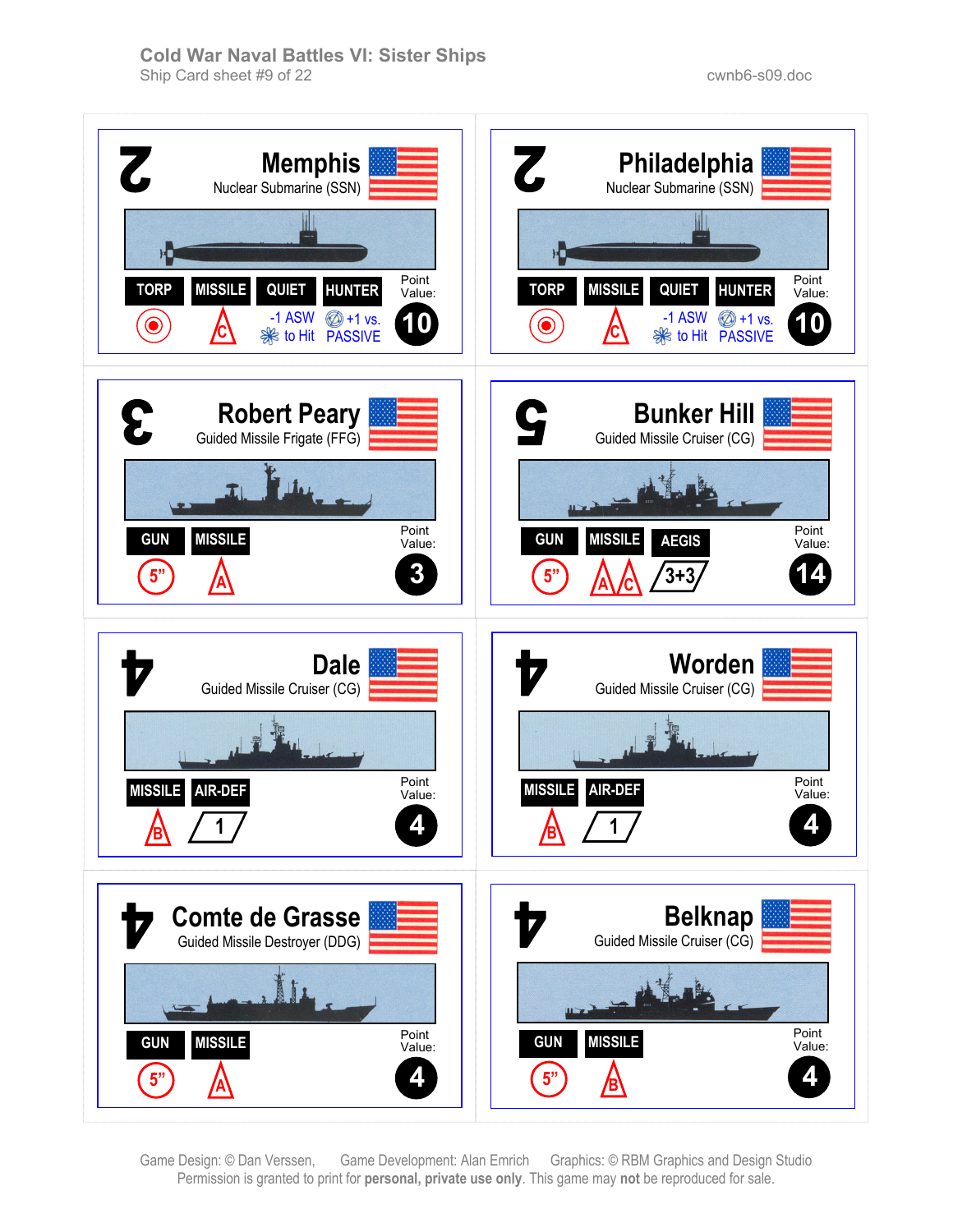**PPhhiillaaddeellpphhii aa** Nuclear Submarine (SSN)

**Ajuo** 

**Rolls** 

**Die** 























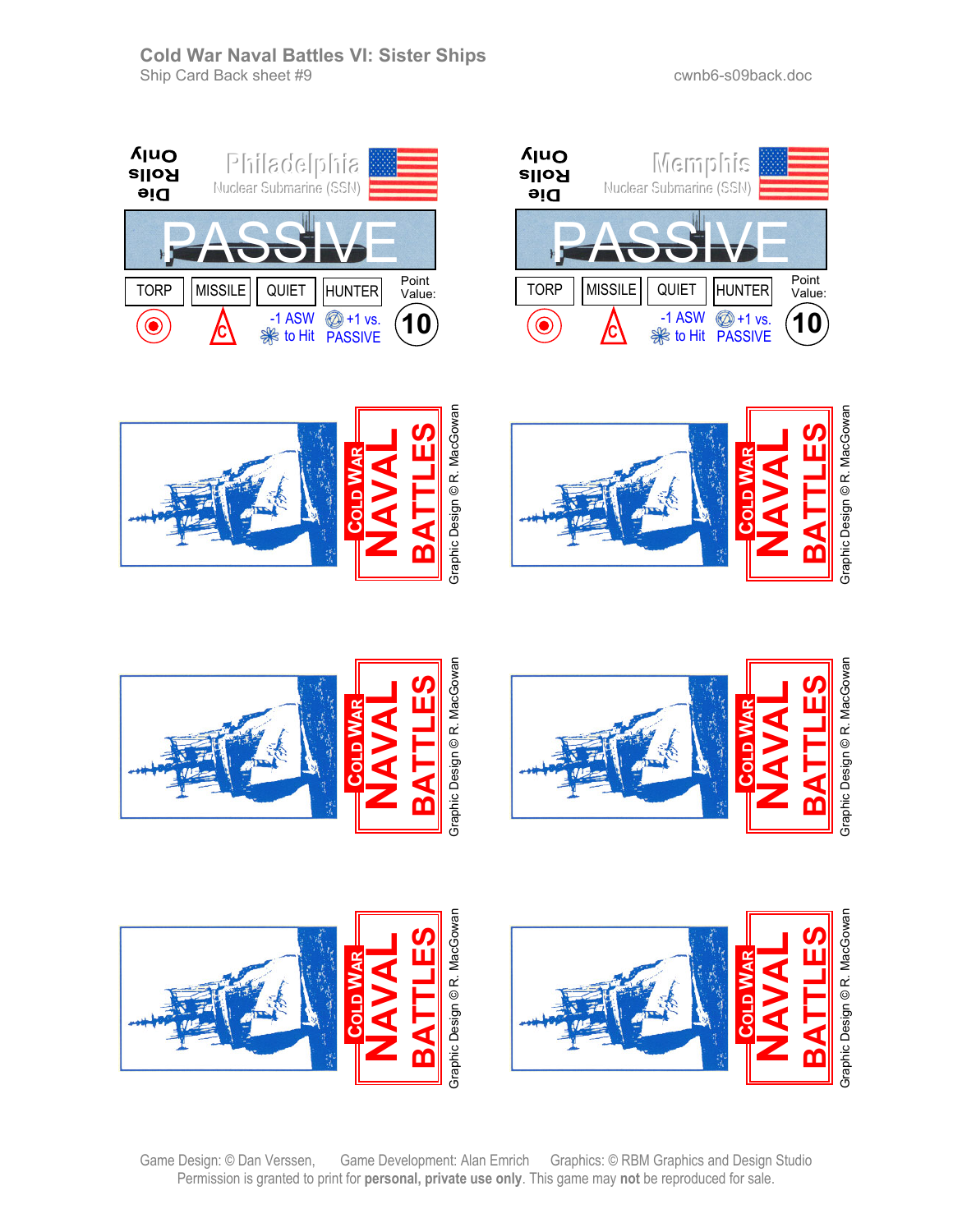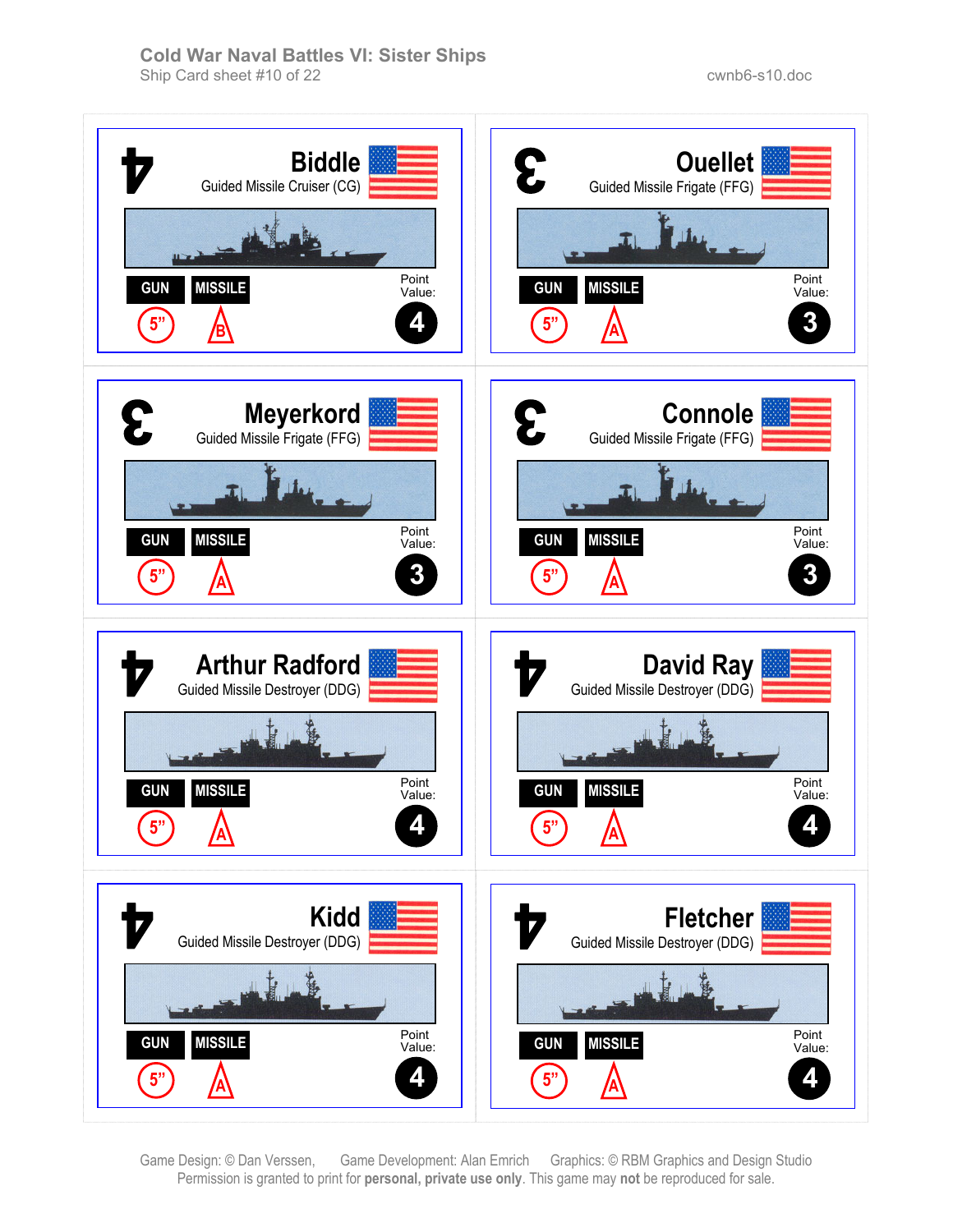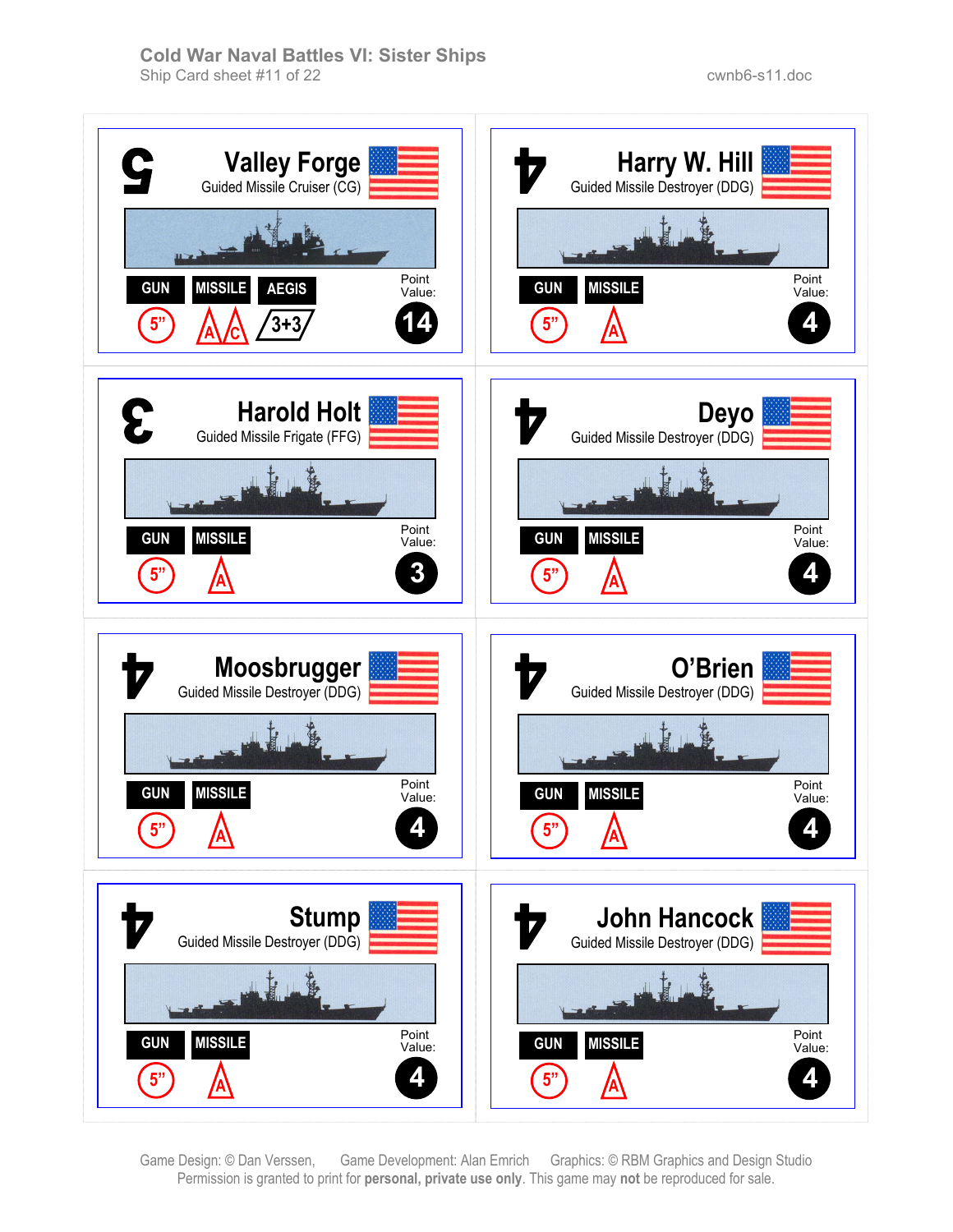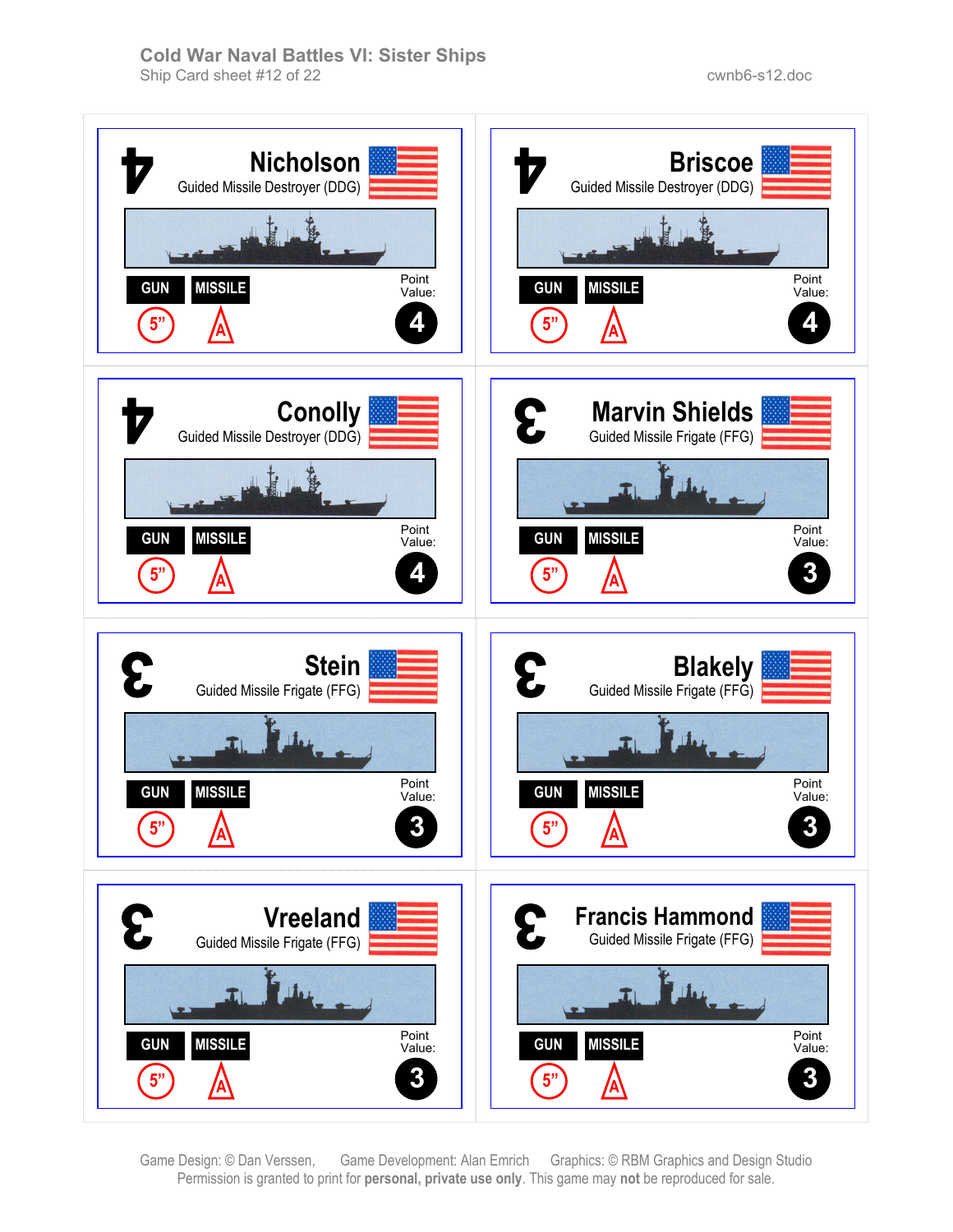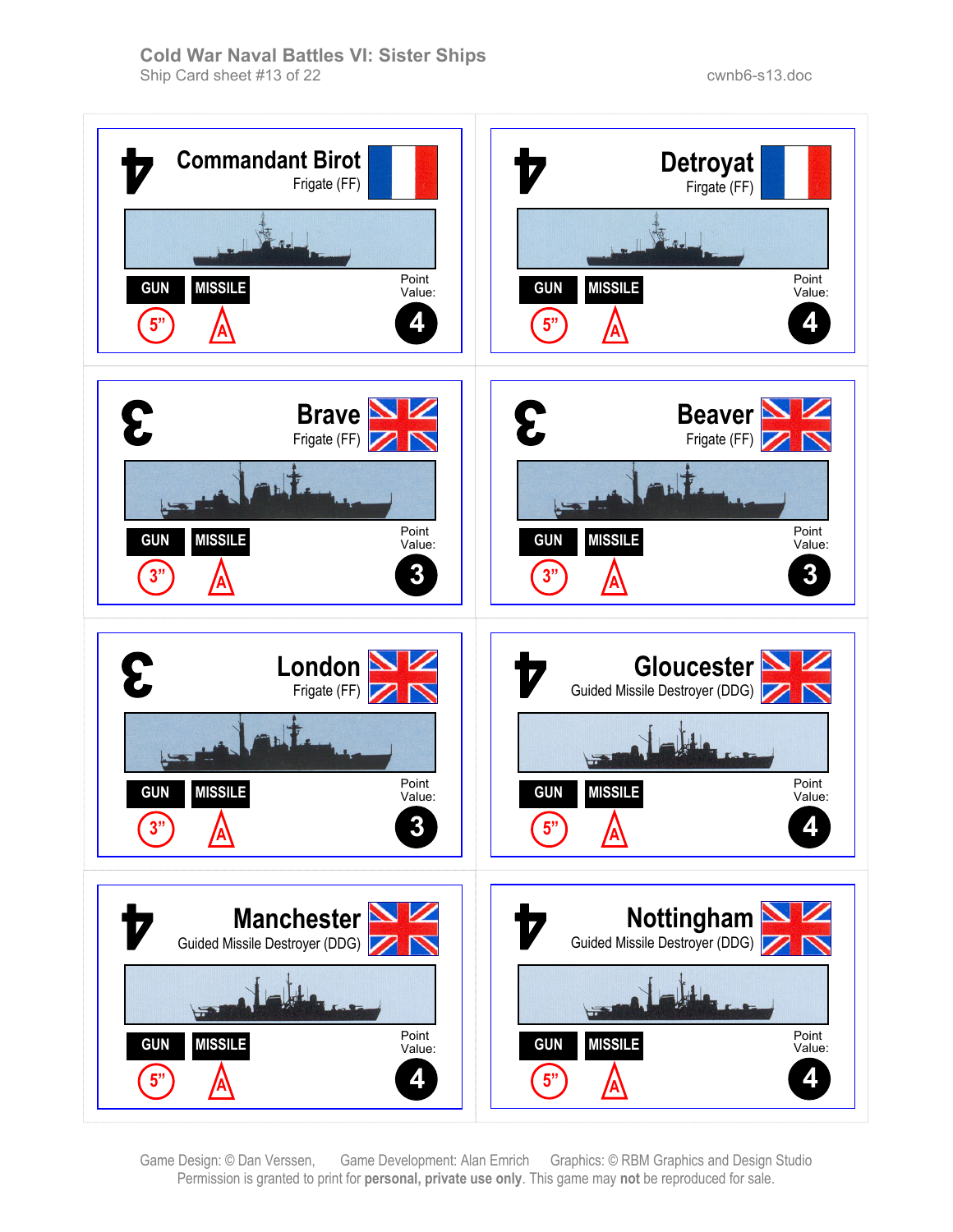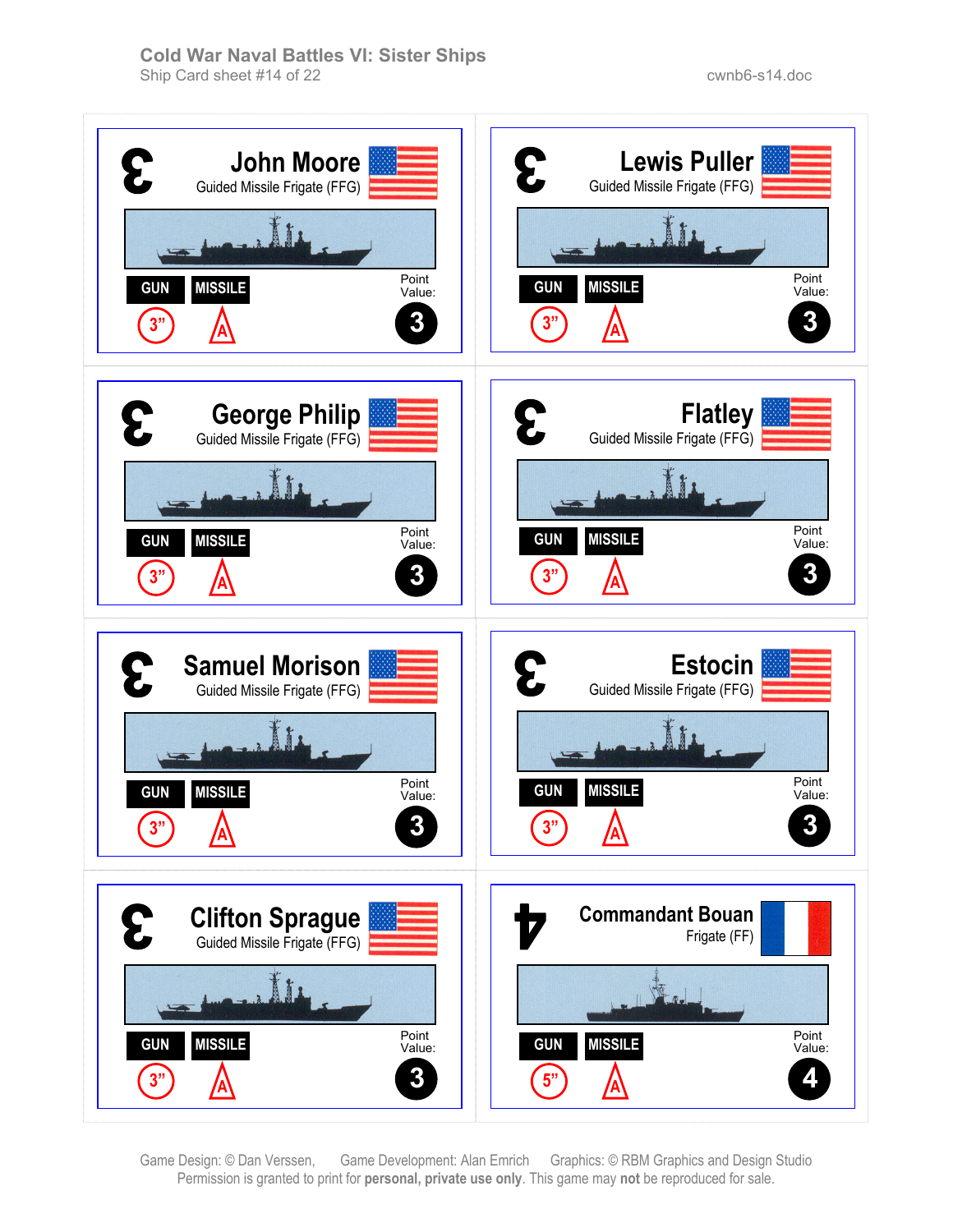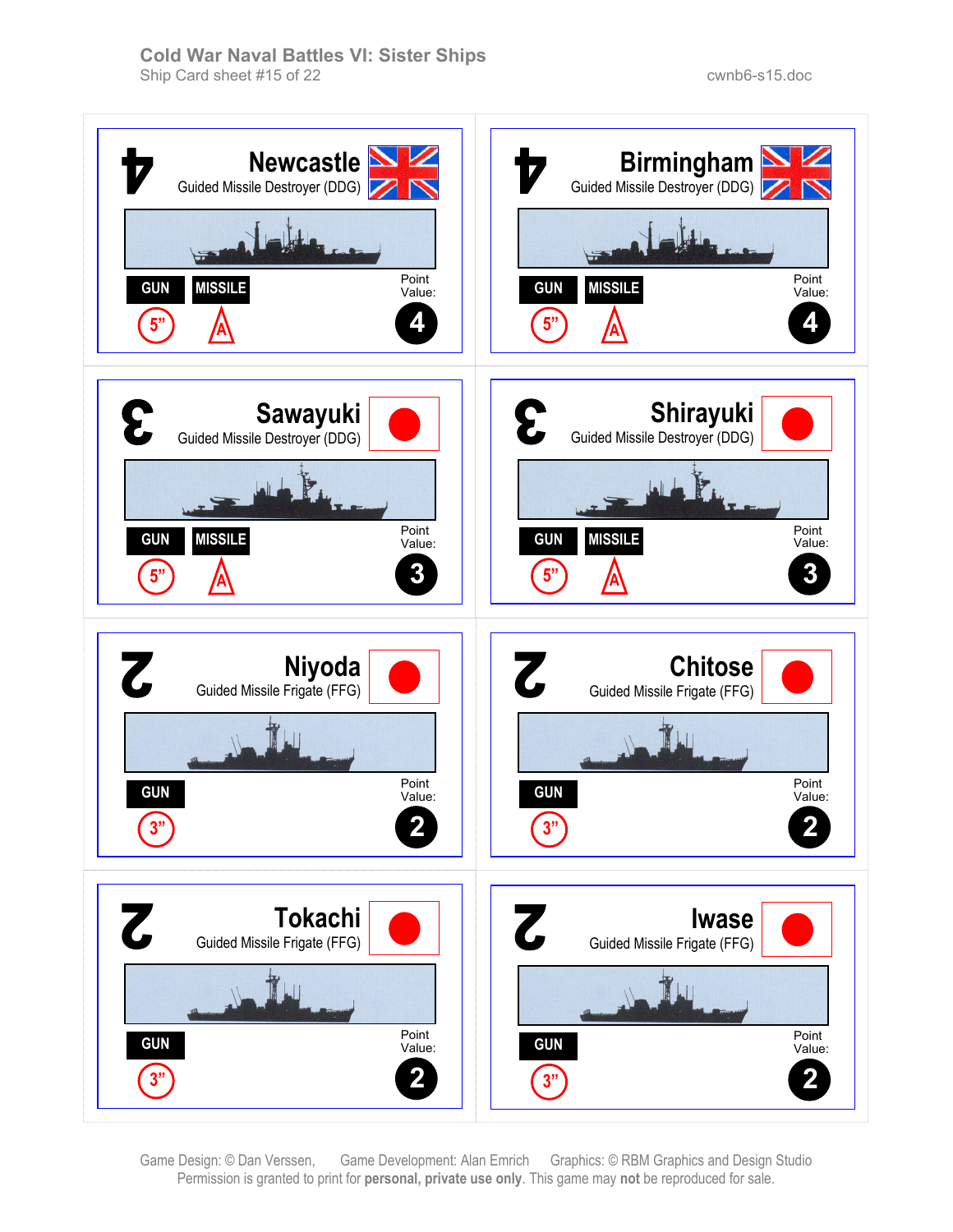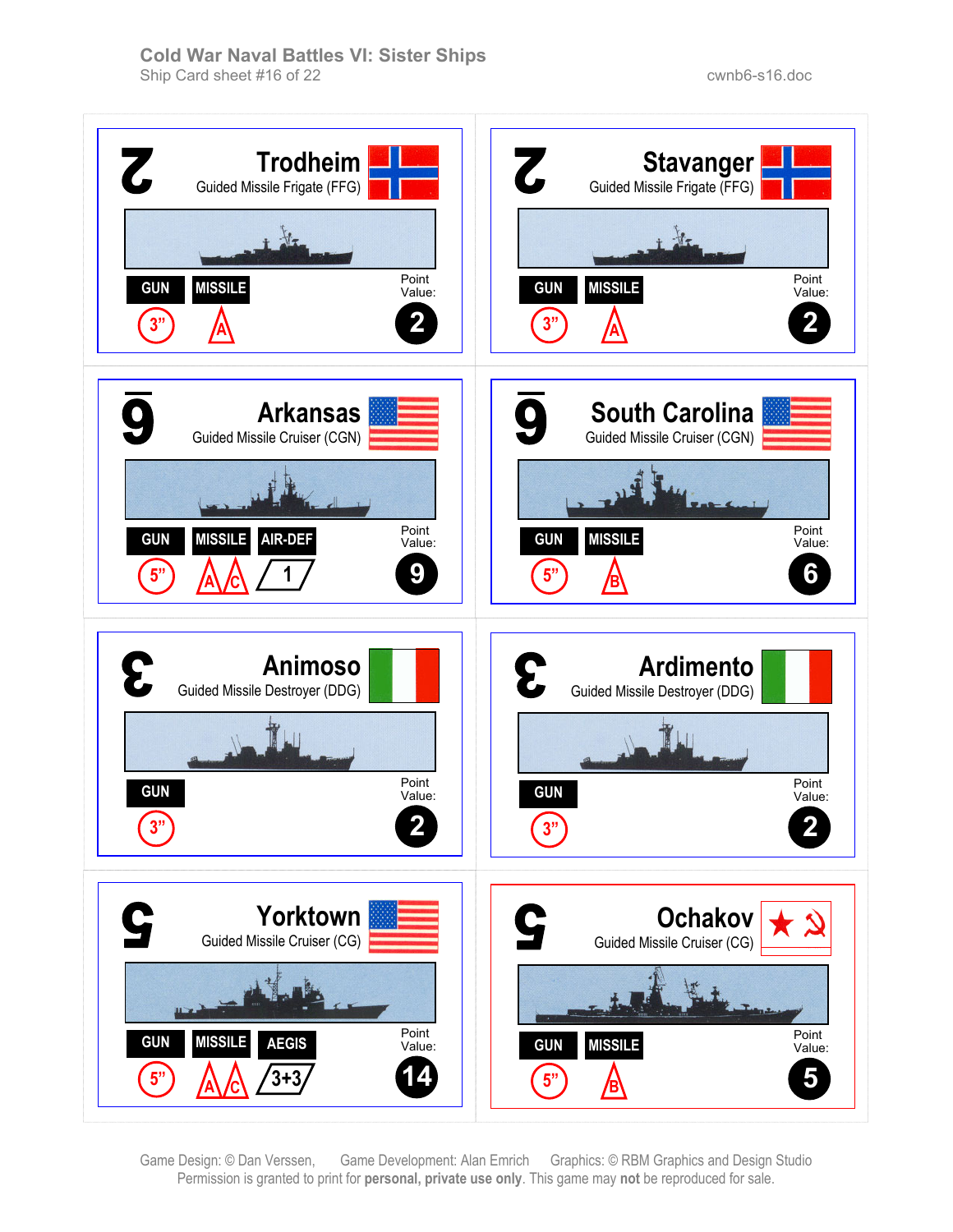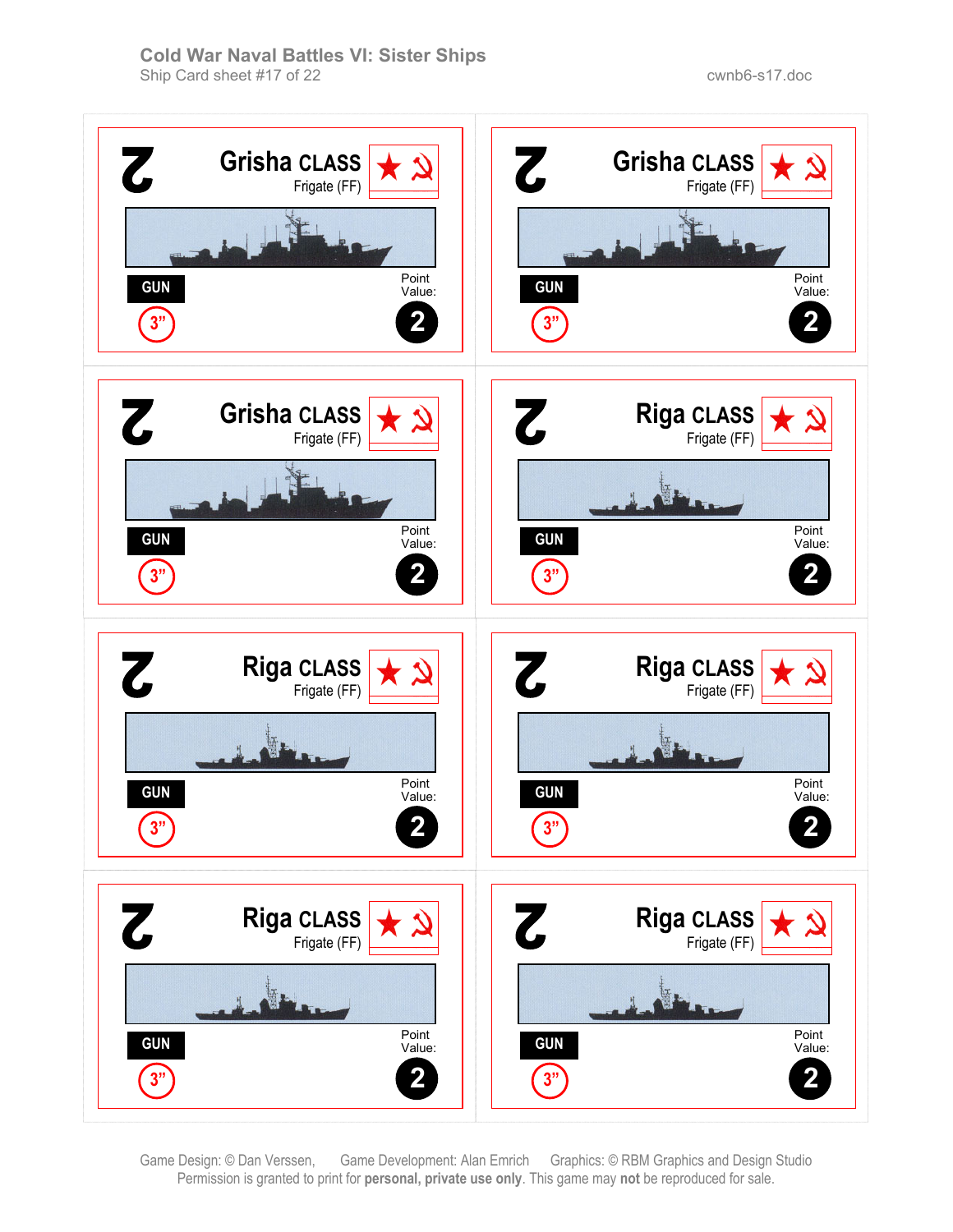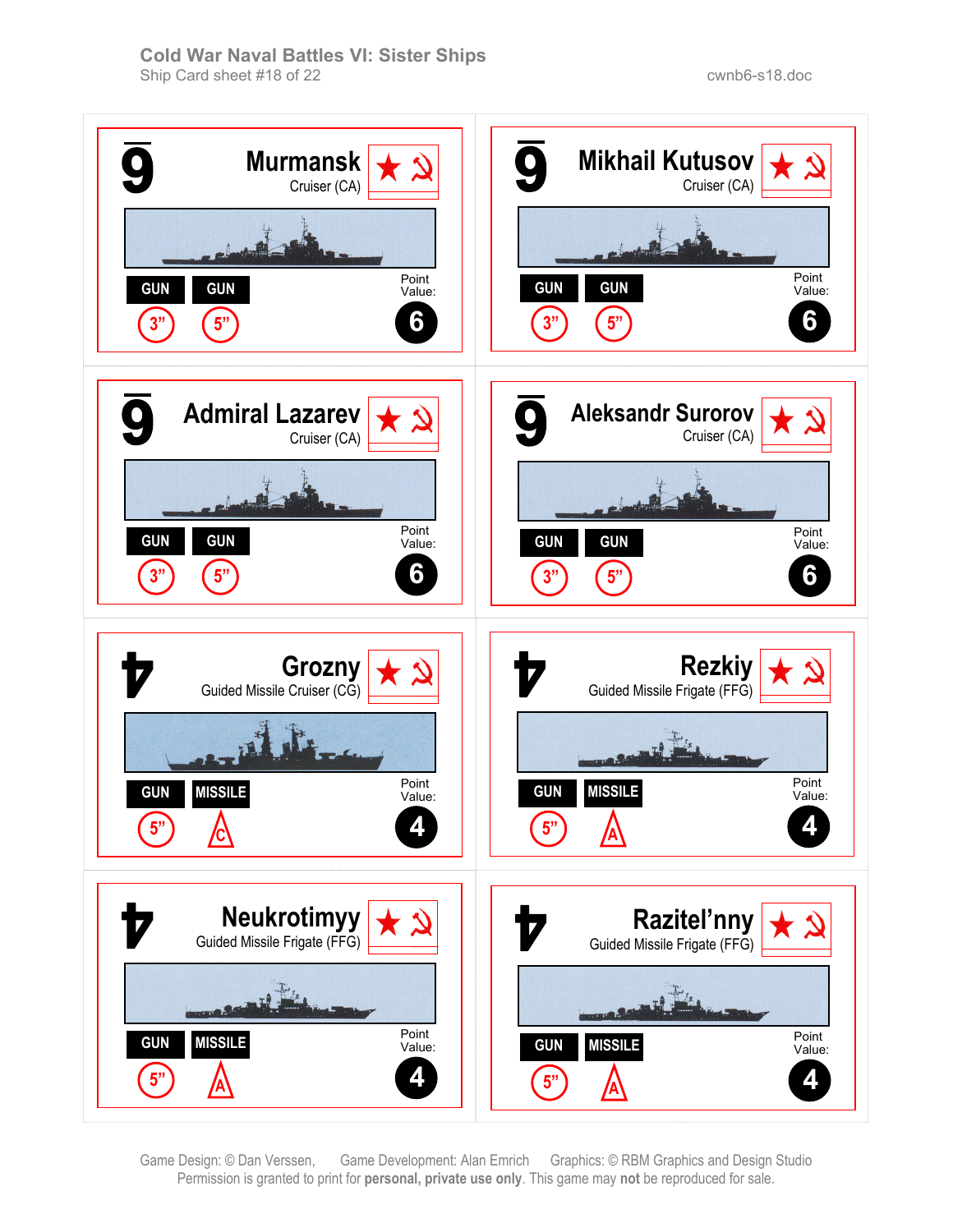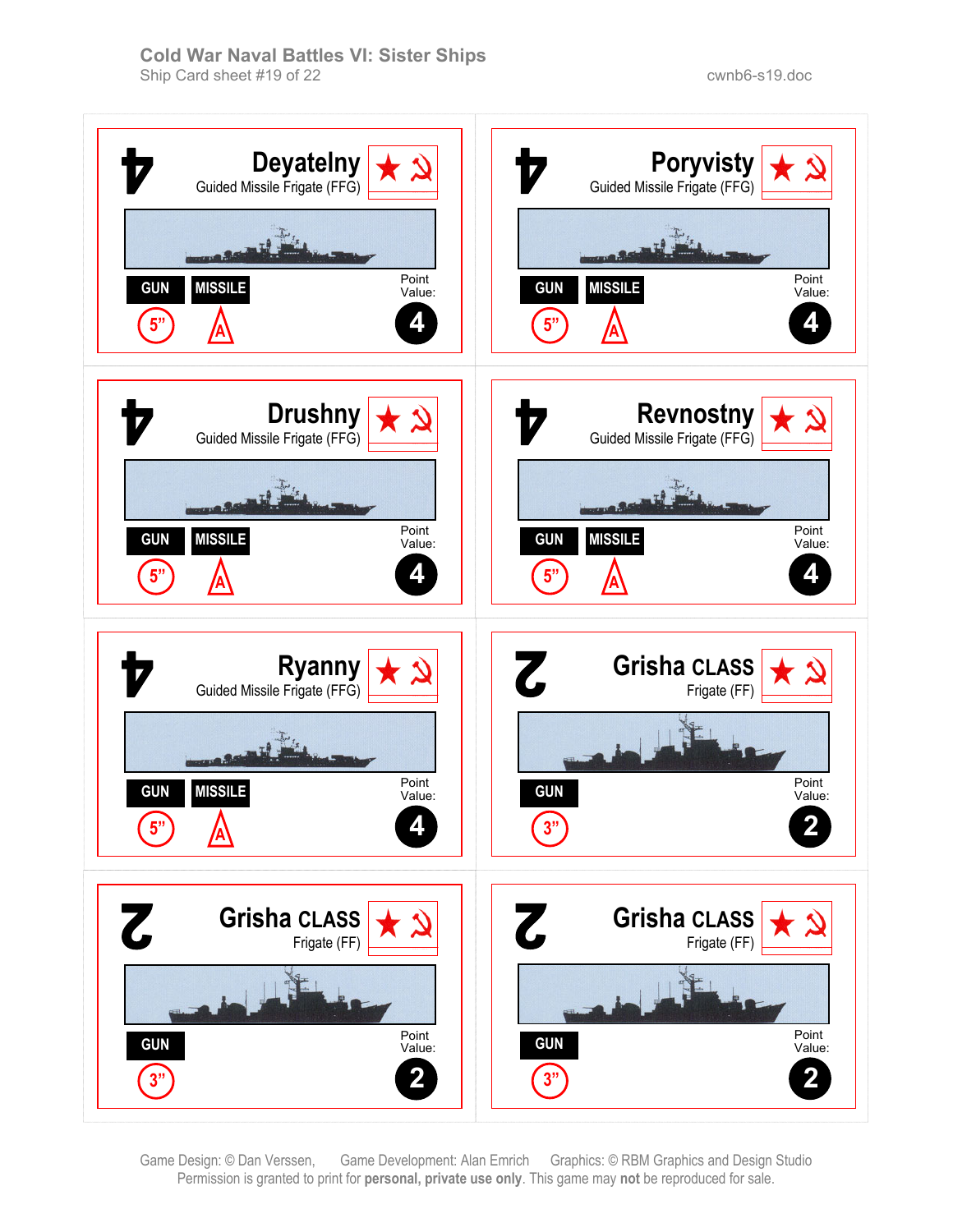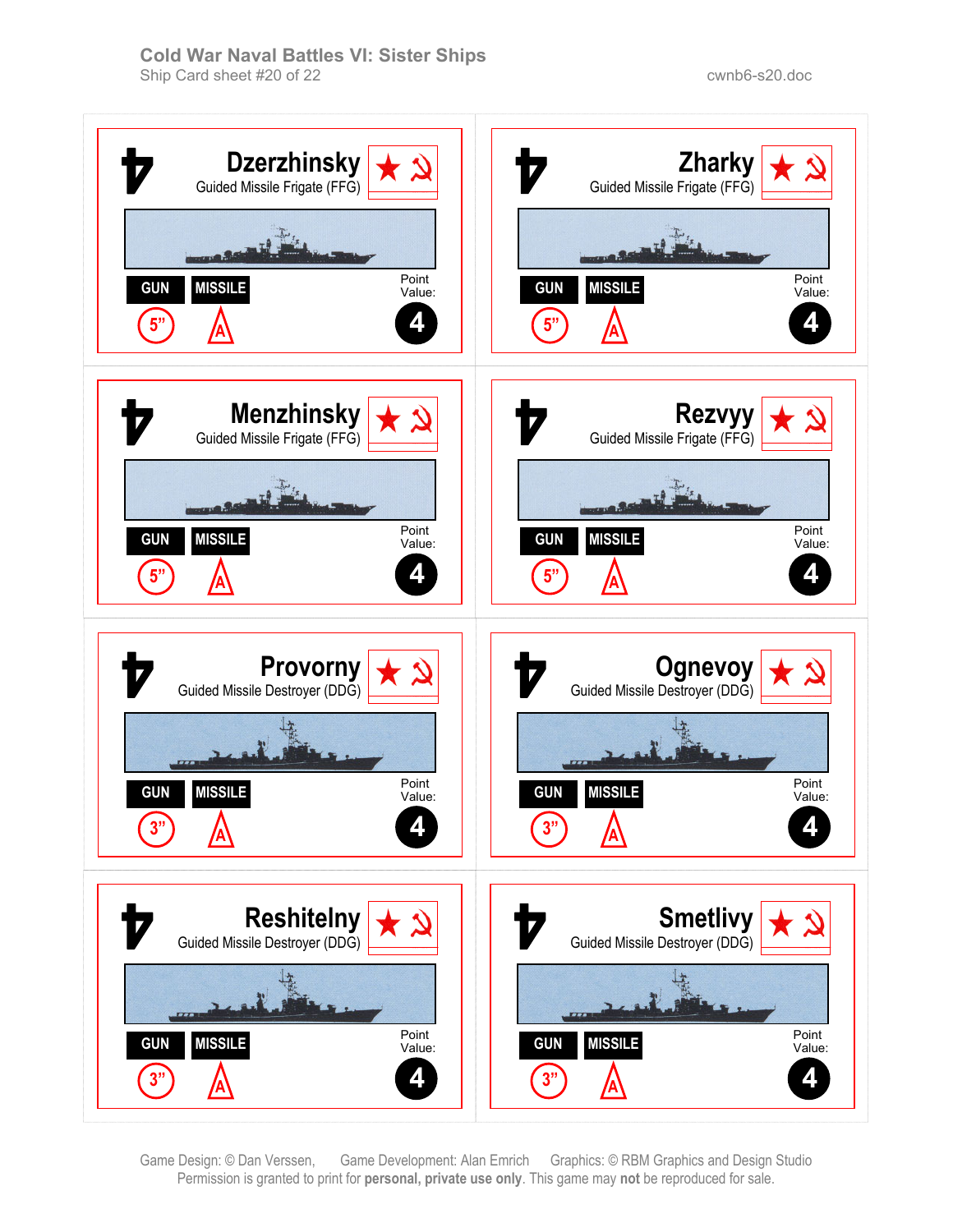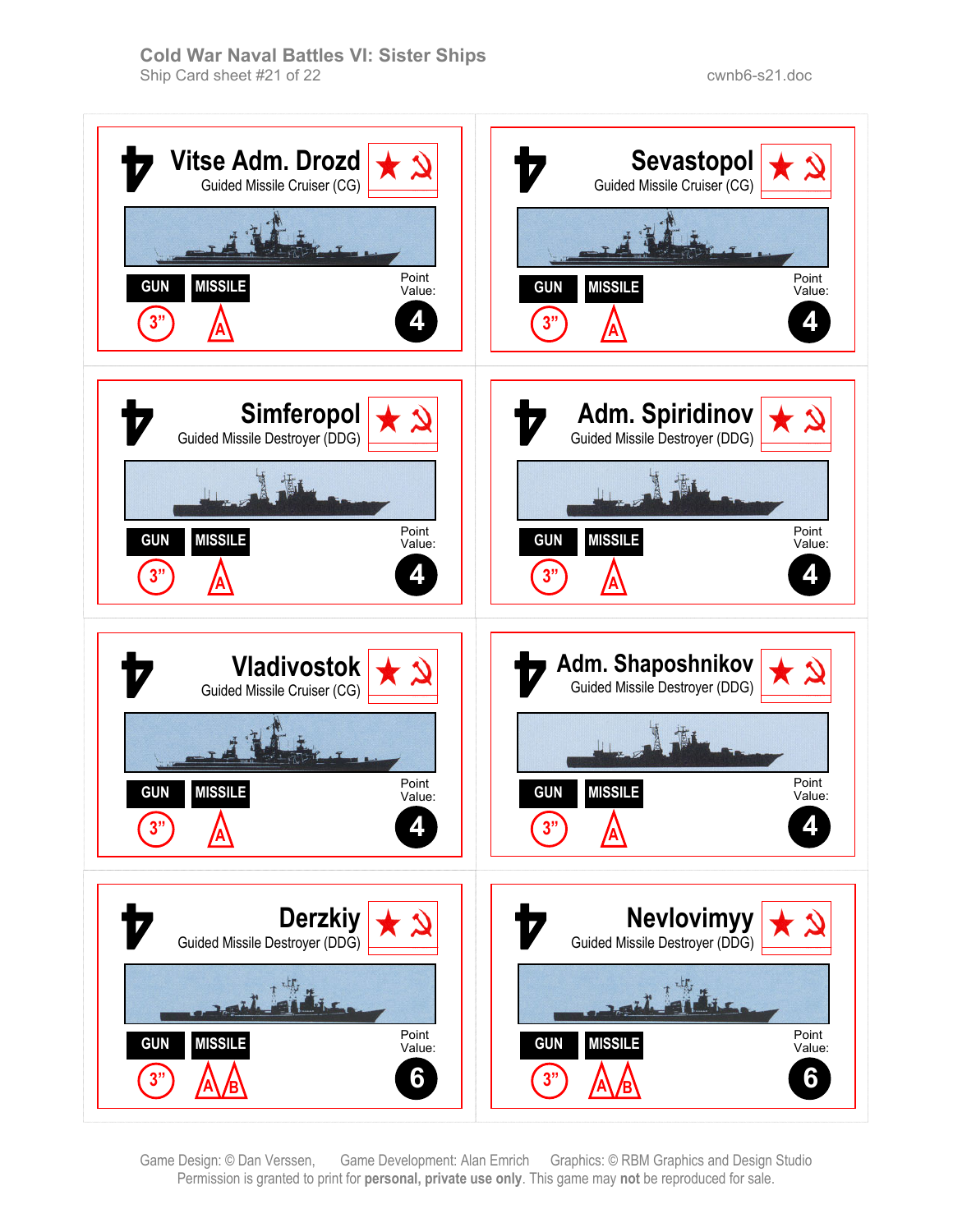